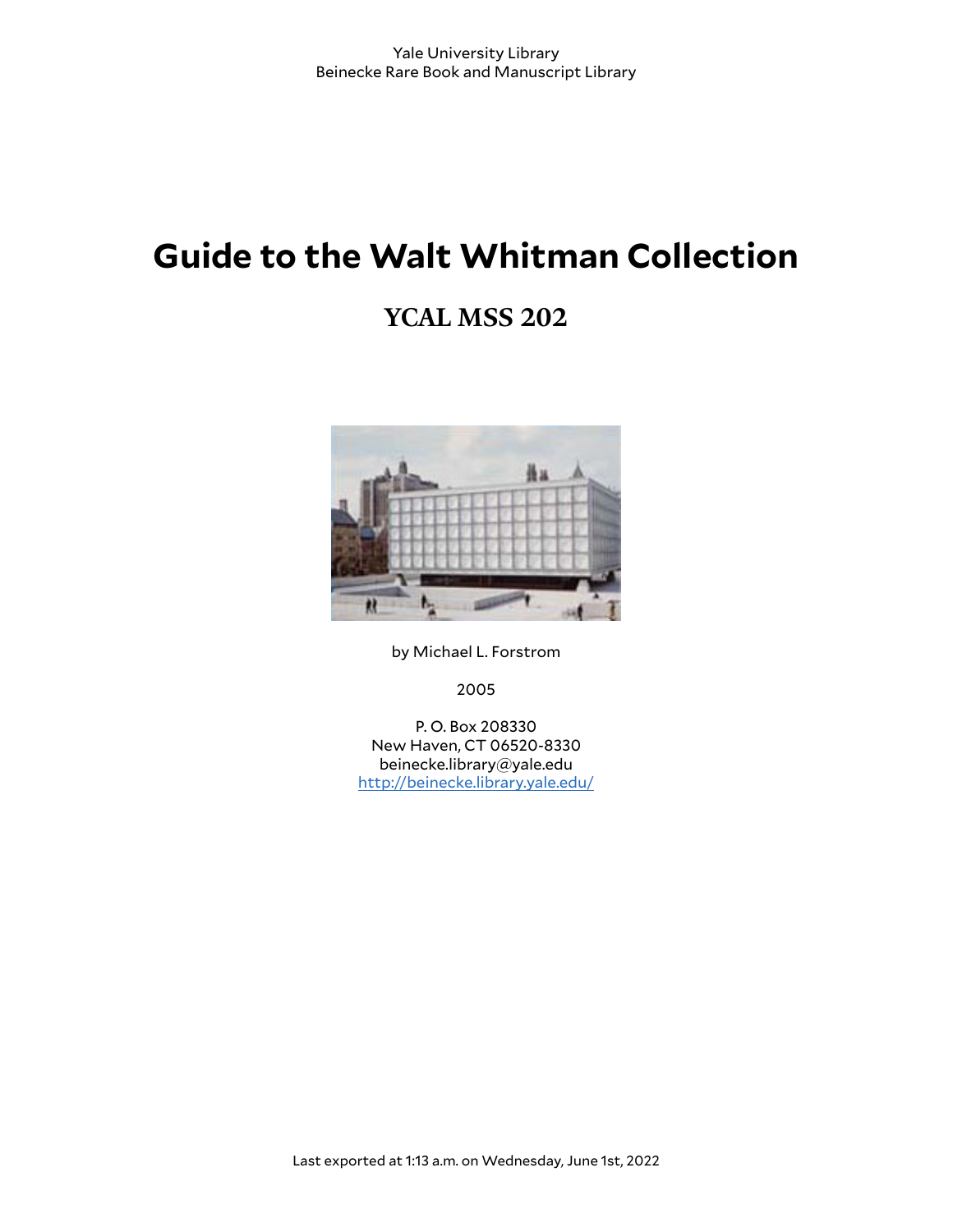# **Table of Contents**

| 19 |
|----|
|    |
|    |
|    |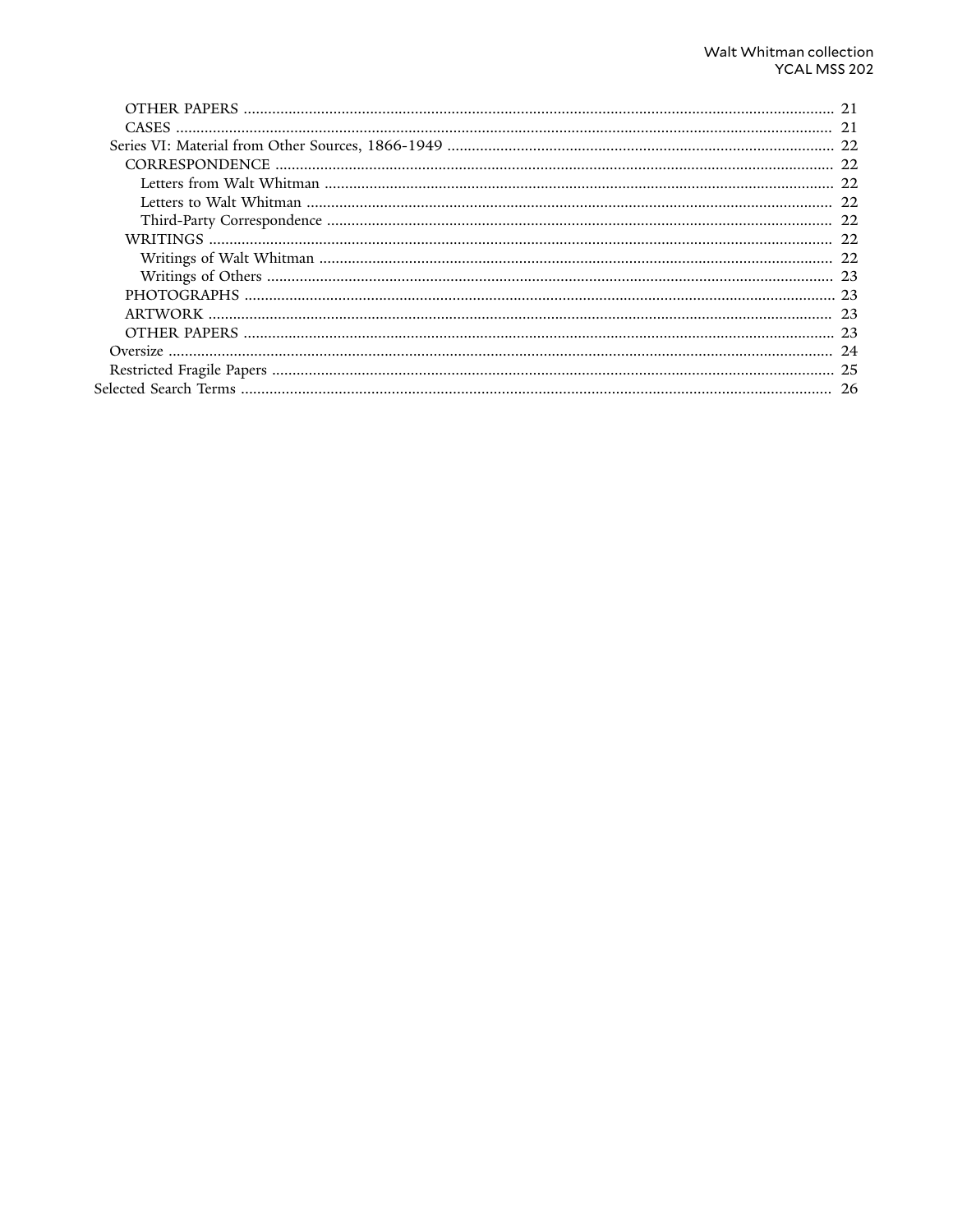# <span id="page-3-0"></span>**Collection Overview**

**REPOSITORY:** Beinecke Rare Book and Manuscript Library P. O. Box 208330 New Haven, CT 06520-8330 beinecke.library@yale.edu <http://beinecke.library.yale.edu/>

**CALL NUMBER:** YCAL MSS 202

**CREATOR:** Whitman, Walt, 1819-1892

regiments.

- **TITLE:** Walt Whitman collection
- **DATES:** 1842–1949
- **PHYSICAL DESCRIPTION:** 11.65 linear feet (18 boxes) + 1 broadside folder, 7 art storage objects
	- **LANGUAGE:** English

**SUMMARY:** The Whitman collection consists of letters, manuscripts, photographs, artwork, and personal papers documenting the life and work of Walt Whitman. There is personal and business correspondence from Whitman to family, friends, editors, and publishers, including Richard Maurice Bucke, John Burroughs, Julius Chambers, Moncure Conway, Nathan Hale, James R. Osgood and Company, George Routledge & Sons, William Sloane Kennedy, William Michael Rossetti, John Swinton, and Louisa Whitman. There are letters to Whitman from Civil War soldiers and from a number of writers, including Samuel Clemens, John Camden Hotten, William Douglas O'Connor, Allen Thorndike Rice, and Algernon Swinburne. There is also a small group of third-party correspondence to Whitman scholar George Rice Carpenter. Whitman's writings are well represented in the Rabinowitz and Van Sinderen gifts. The Writings subseries in the Van Sinderen gift includes subdivisions for autobiographical writings, diaries, lectures and speeches, notes and notebooks, outlines and proposals, poetry and the writing of others. The writings are present chiefly in galley proofs, many corrected and signed, and holograph manuscripts. Photographs and artistic representations of Whitman include work by wellknown nineteenth century photographers, studios, and artists. There are photographs by Thomas Eakins, William Kurtz, Major & Knapp Engraving, and Brady National Photographic Art Gallery. Works of art include a bust of Whitman by Samuel Murray, a woodcut by Bertrand Zadig, and engravings by Samuel Hollyer, William James Linton, and Stephen Alonzo Schoff. Also

of note are papers relating to George Whitman and New York Civil War

**ONLINE FINDING AID:** To cite or bookmark this finding aid, please use the following link: [https://](https://hdl.handle.net/10079/fa/beinecke.whitman) [hdl.handle.net/10079/fa/beinecke.whitman](https://hdl.handle.net/10079/fa/beinecke.whitman)

# <span id="page-3-1"></span>**Requesting Instructions**

To request items from this collection for use in the Beinecke Library reading room, please use the request links in the HTML version of this finding aid, available at [https://hdl.handle.net/10079/fa/](https://hdl.handle.net/10079/fa/beinecke.whitman) [beinecke.whitman.](https://hdl.handle.net/10079/fa/beinecke.whitman)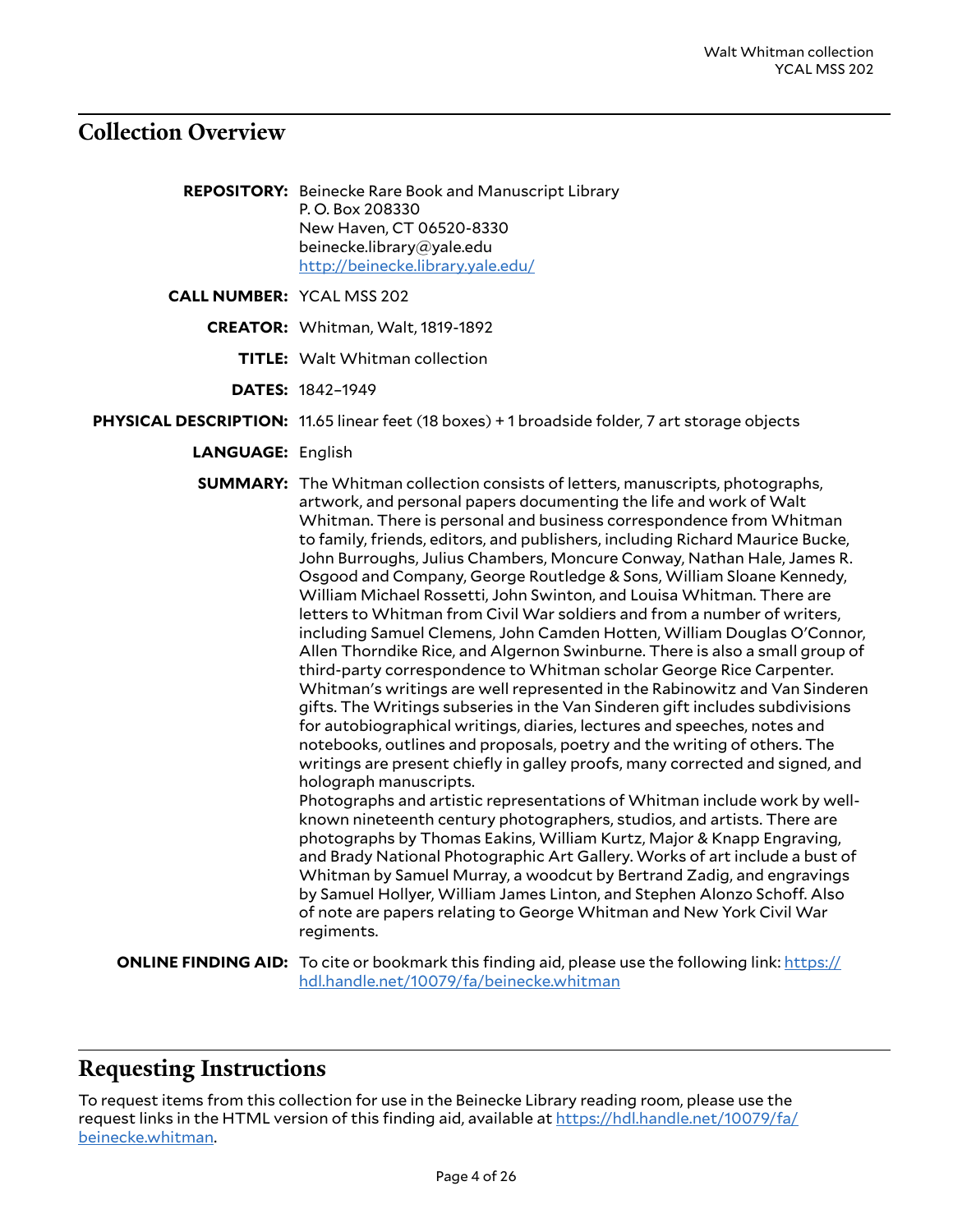To order reproductions from this collection, please send an email with the call number, box number(s), and folder number(s) to [beinecke.images@yale.edu.](mailto:beinecke.images@yale.edu)

Key to the container abbreviations used in the PDF finding aid:

b. box f. folder

# <span id="page-4-0"></span>**Administrative Information**

# <span id="page-4-1"></span>**Immediate Source of Acquisition**

The Walt Whitman Collection was acquired through various gifts and purchases dating from 1911.

# <span id="page-4-2"></span>**Conditions Governing Access**

The materials are open for research.

Boxes 16-18: Restricted fragile material. Reference surrogates have been substituted in the main files. For further information consult the appropriate curator.

# <span id="page-4-3"></span>**Conditions Governing Use**

The Walt Whitman Collection is the physical property of the Beinecke Rare Book and Manuscript Library, Yale University. Literary rights, including copyright, belong to the authors or their legal heirs and assigns. For further information, consult the appropriate curator.

# <span id="page-4-4"></span>**Preferred Citation**

Walt Whitman Collection. Yale Collection of American Literature, Beinecke Rare Book and Manuscript Library.

# <span id="page-4-5"></span>**Processing Information**

The Walt Whitman Collection contains material by or related to Walt Whitman acquired through gifts and purchases from a variety of sources. This material was formerly classed as Za Whitman, Za W596 +G1 and ZZa W596 2.

# <span id="page-4-6"></span>**Scope and Contents**

This collection contains accessions of single manuscripts and small groups of manuscripts and other papers, by or related to Walt Whitman, acquired by the library from a variety of sources. The collection contains letters, manuscripts, photographs, and personal papers, and spans the years 1842-1949.

The collection is housed in 17 boxes and organized by provenance into six series: Owen Franklin Aldis Gift, Walter Gierasch Gift, Mrs. Bernard Gimbel Gift, Louis Mayer Rabinowitz Gift, Adrian Van Sinderen Gift, and Material from Other Sources. Boxes 12-15 contain *Oversize* material. Boxes 16-17 contain *Restricted Fragile* material.

[Series I,](#page-7-1) *Owen Franklin Aldis Gift* , is organized into two subseries: Letters from Walt Whitman and Writings of Walt Whitman.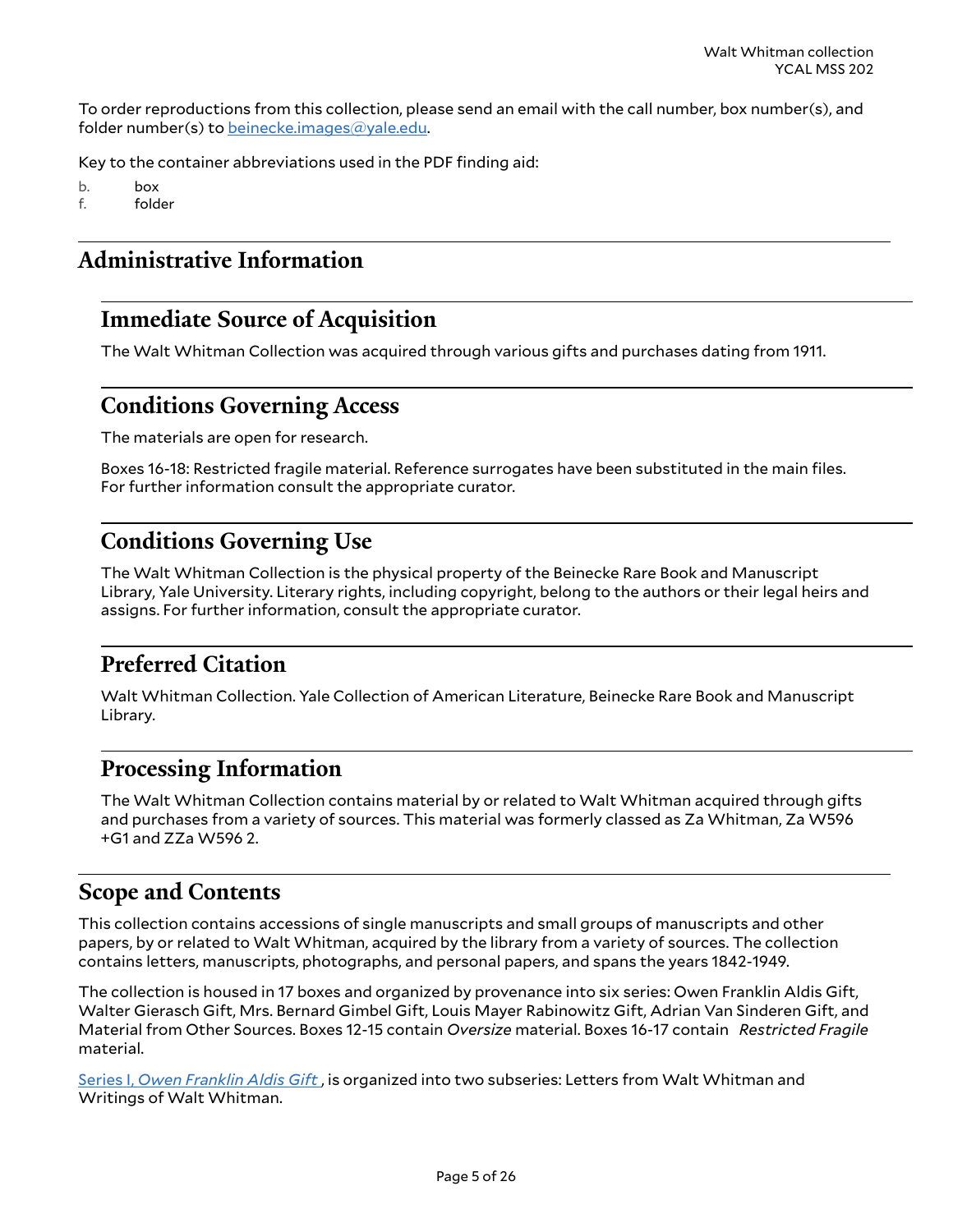The correspondence includes brief letters to Anne Botta, Whitman biographer Richard Maurice Bucke, and naturalist John Burroughs. There are two letters to Thomas Nicholson, one describing Whitman's experience in Canada in the summer of 1880, and six letters to James R. Osgood and Company dating from mid-late 1881, concerning an edition of *Leaves of Grass*. Letters deal with copyright, presswork, and other issues related to the production of the book. The Writings of Walt Whitman includes a holograph manuscript of "Two Rivulets" and a corrected galley for the poem "Thou Who Hast Slept..."

Series II, *Walter [Gierasch](#page-8-0) Gifts* , is also organized into two subseries: Correspondence and Writings.

The correspondence consists of one typescript extract of a letter from Whitman to William Sloane Kennedy and several third-party letters, dating from 1902-1908, to Whitman scholar and biographer George R. Carpenter. There are letters from Charles Bastide, Thomas Wentworth Higginson, Curtis Hidden Page, Fred Scott Newton, and others. The Writings subseries includes an extract of Whitman's *Notes and Fragments*.

[Series III,](#page-9-0) *Mrs. Bernard Gimbel Gift* , is organized into three small subseries: Letters from Walt Whitman, Photographs, and Other Papers.

There are four letters from Whitman, one each to E. S. Marsh and John Swinton, and two to unidentified individuals. There are three photographs of Whitman, several printed reproductions of photographs, and a colored version of the Samuel Hollyer engraving that served as the frontispiece in the first edition (1855) of *Leaves of Grass*.

Series IV, *Louis Mayer [Rabinowitz](#page-10-0) Gift* , is organized into three subseries: Correspondence, Writings of Walt Whitman, and Other Papers.

The correspondence is subdivided for Letters to Whitman and Other Correspondence. Letters to Whitman consists of 14 letters from Civil War soldiers and former patients dating from 1865-1870. Most letters are brief, "a few lines," written to inform Whitman of the correspondent's health and whereabouts. Some mention Whitman's work and mutual friends, express interest in meeting, and seek favors, including help in obtaining work. Other Correspondence consists of third-party correspondence, with one letter, from H. F. to Elmira Crossman, in Whitman's hand.

The Writings subseries includes several galley proofs for individual articles and poems, some inscribed and signed by Whitman, as well as an untitled holograph manuscript on writing, a holograph note titled "Incidents for Soldiers in the Ranks," and holograph fragments of *November Boughs*.

Other Papers contains two groups of papers, one concerning Whitman's brother George and one concerning New York Civil War regiments. The papers relating to George Whitman, dating from 1864-65, include journal entries and letters documenting Whitman's efforts to determine the health and location of his brother during the war. Whitman's journal entries provide a rough history of his brother's movements. There is an undated memo from George Whitman, enclosed with a "Feb. 19th, 1865" letter from Captain William Cook to Louisa Whitman, in which he reveals his captivity in Virginia and reassures his family that he is "in tip top health and spirits." Whitman's first journal entry, dated December 26, 1864, describes the family's experience after receiving George's army trunk, which appears to have been shipped home after George went missing or was taken prisoner. Whitman writes, "It stood some hours before we felt inclined to open it." The papers concerning New York Civil War regiments include newspaper clippings, holograph notes, and two notebooks on the 51st New York Veterans.

Series V, *Adrian Van [Sinderen](#page-12-0) Gift* , housed in boxes 2-9, is organized into five series: Correspondence, Writings, Photographs, Artwork and Objects, and Other Papers.

Correspondence, housed in box 2, is organized into subdivisions for Letters from Walt Whitman, Letters to Walt Whitman, and Third-party Letters. There is correspondence from Whitman to John Burroughs, Julius Chambers, Moncure Conway, Boston editor Nathan Hale, William Sloane Kennedy, William Michael Rossetti, John Swinton, his mother Louisa Van Velsor Whitman, and others. There are brief letters to editors and individuals regarding manuscripts and books, including a translation of *Leaves of Grass* into Russian. The two largest groups of letters, to John Burroughs and Louisa Van Velsor Whitman, are personal in nature. There are incoming letters from family members, Richard Maurice Bucke, and a number of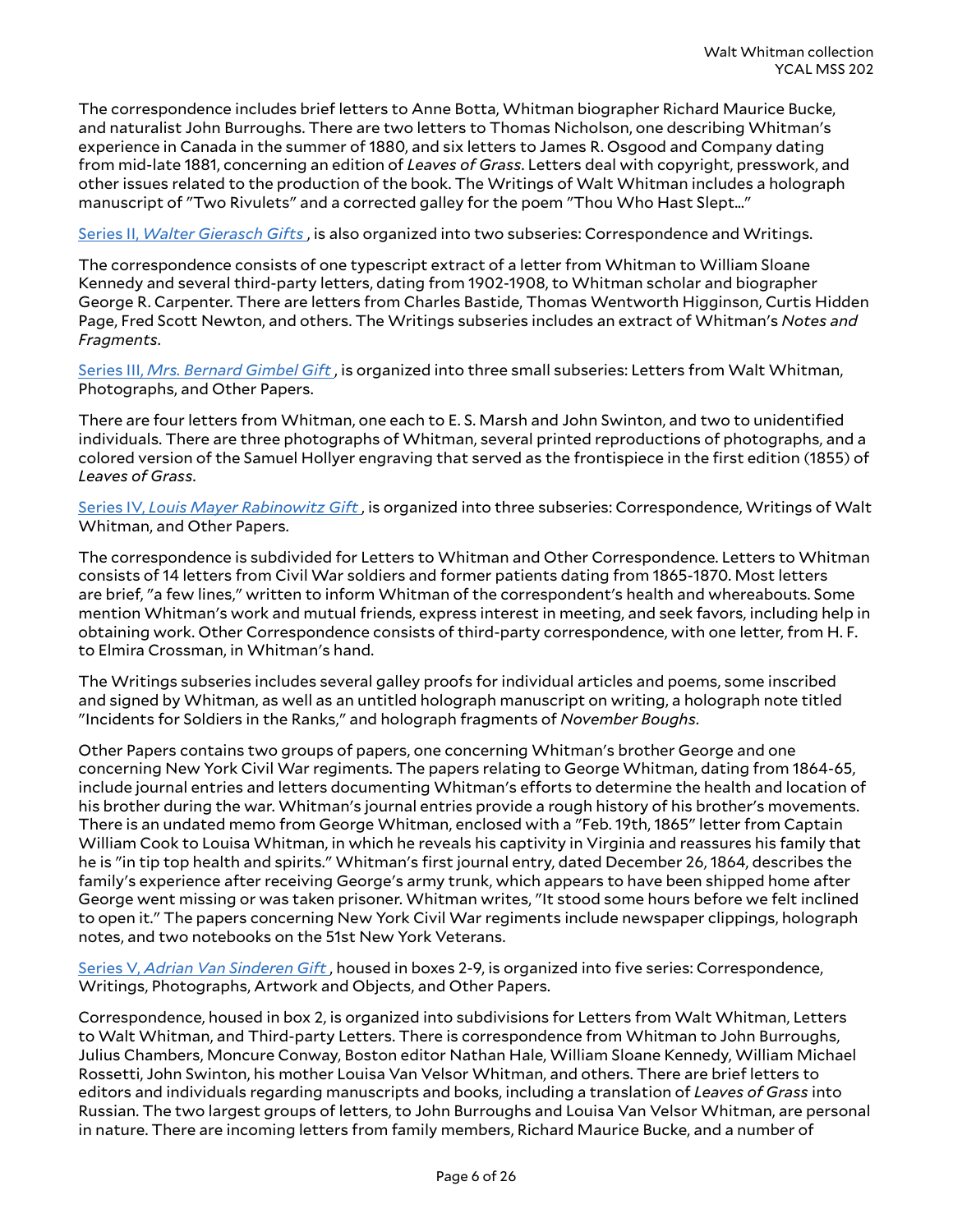journalists and writers, including Samuel Clemens, John Camden Hotten, William Douglas O'Connor, Allen Thorndike Rice, and Algernon Swinburne. Third-party Correspondence includes letters from Edward Dowden, H. Buxton Forman, Edmund Clarence Stedman, Horace Traubel, and John Townsend Trowbridge.

The Writings subseries, housed in box 3, consists chiefly of work by Whitman. There are articles and essays, autobiographical writings, a diary fragment, lectures and speeches, notes and notebooks, outlines and proposals, and poetry. Writings are present in manuscript, corrected galley proofs, and printed versions. In addition, there are proofs of two Robert Green Ingersoll pieces on Whitman.

The Van Sinderen Gift includes small subseries, housed in box 4, for Photographs, Artwork and Objects, and Other Papers. The Photographs subseries consists chiefly of studio portraits of Whitman dating from the 1870-80s; many photographs are signed. There are numerous artistic representations of Whitman, including woodcuts by Gustav Kruell and Bertrand Zadig, engravings by Samuel Hollyer, an oil painting by George W. Waters, and a bust by Samuel Murray. There are also etchings, lithographs, and medallions. The Other Papers subseries includes, among other miscellaneous items, Whitman's last pair of eyeglasses.

There are 57 cases accompanying the Van Sinderen manuscript material. Manuscripts and letters were removed and the cases stored separately in boxes 5-9.

[Series VI,](#page-21-0) *Material from Other Sources* , housed in boxes 10-11, consists of single and small gifts and purchases from various sources. Provenance is documented when known on individual folders. The series is organized into five subseries: Correspondence, Writings, Photographs, Artwork, and Other Papers.

The Correspondence subseries is organized into three subvidisions: Letters from Walt Whitman, Letters to Walt Whitman, and Third-Party Correspondence. There are letters from Whitman to George Routledge, William James Linton, and others. Whitman's letters are of a business nature. His letter to Routledge, for example, confirms an agreement for "\$50 in gold" for use of an unnamed poem. Other correspondents include Karl Knortz.

Writings includes work by Whitman and others. There are holograph manuscripts for a poem, "Sea-Captains, Young or Old," and an untitled autobiographical statement. The autobiographical statement, written in 1888, discusses Whitman's service to the wounded in Maryland and Virginia during the Civil War from 1862 to 1865. There are several galley proofs for other Whitman poems and for Louis Untermeyer's *The Poetry and Prose of Walt Whitman*.

The Photographs and Artwork subseries contain the work of well-known 19th century photographers and artists. There are photographs of Whitman by Thomas Eakins and sculptor Samuel Murray, and both original engravings and reproductions of work by Samuel Hollyer, Gustav Kruell, William James Linton, and Stephen Alonzo Schoff.

*[Oversize](#page-23-0)* material, housed in boxes 12-15, contains items from Series IV-VI. *Restricted Fragile* material is housed in boxes 16-17.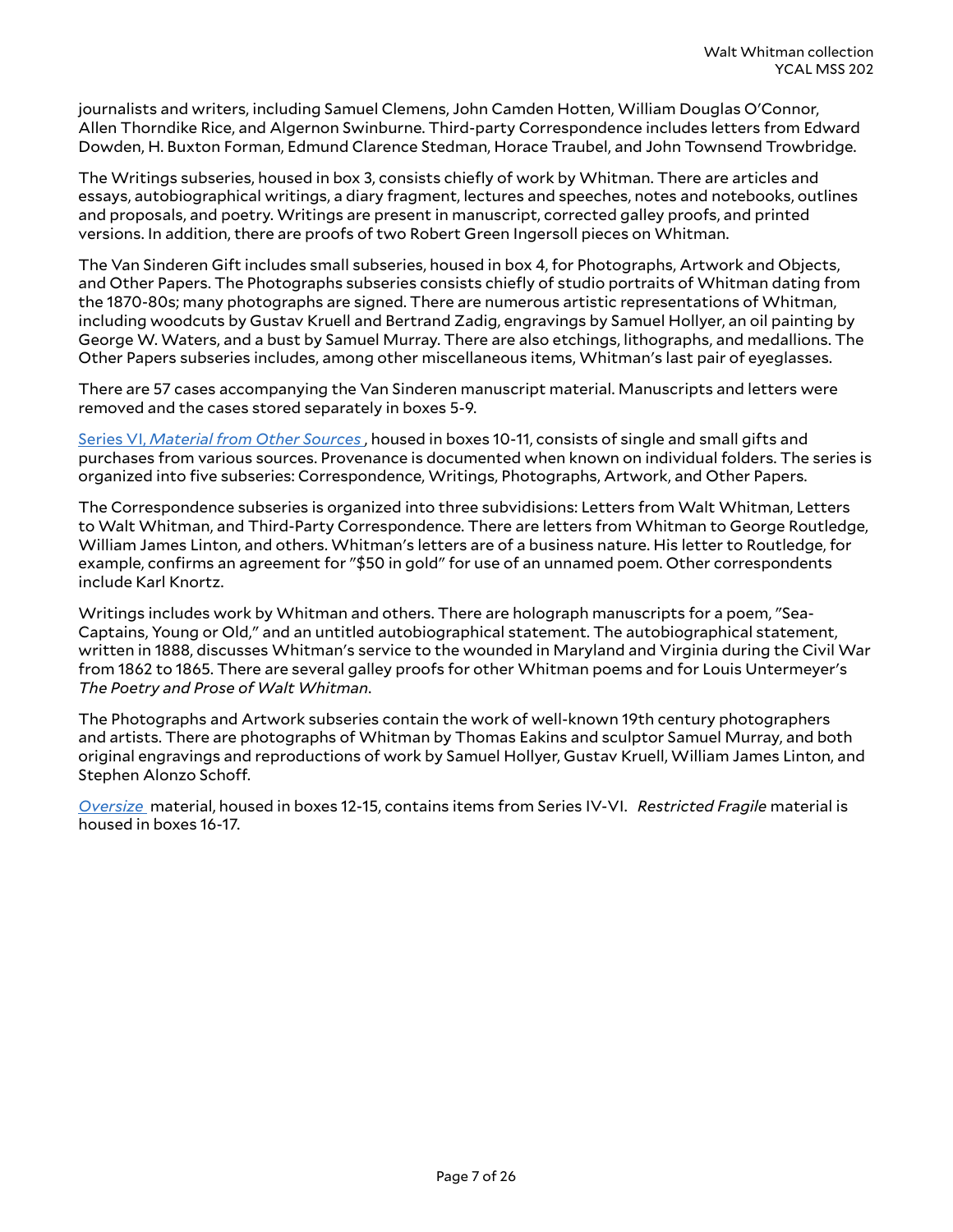# <span id="page-7-0"></span>**Collection Contents Series I: Owen Franklin Aldis Gi), 1867-1888**

<span id="page-7-1"></span>*8 Folders*

Gift of Owen Franklin Aldis, 1911

#### <span id="page-7-3"></span><span id="page-7-2"></span>LETTERS FROM WALT WHITMAN

| b. 1, f. 1 | Botta, Anne C. (Anne Charlotte Lynch)                                                                | 1871 May 13   |
|------------|------------------------------------------------------------------------------------------------------|---------------|
| b. 1, f. 2 | Bucke, R. [ichard?] M. [aurice?]                                                                     | 18[88?] Jun 9 |
| b. 1, f. 3 | Burroughs, John                                                                                      | 1867 Sep 21   |
| b. 1, f. 4 | James R. Osgood and Company                                                                          | 1881          |
| b. 1, f. 5 | Nicholson, Thomas                                                                                    | 1880-81       |
|            | WRITINGS OF WALT WHITMAN                                                                             |               |
| b. 1, f. 6 | November Boughs, page proofs                                                                         | 1888 Oct 1    |
| b. 1, f. 7 | "Thou Who Hast Slept All Night Upon the Storm," galley proof, corrected,<br>with proofreaders' marks | n.d.          |
|            | Includes "When the Full-Grown Poet Came"                                                             |               |
| b. 1, f. 8 | Two Rivulets, holograph fragments, corrected                                                         | n.d.          |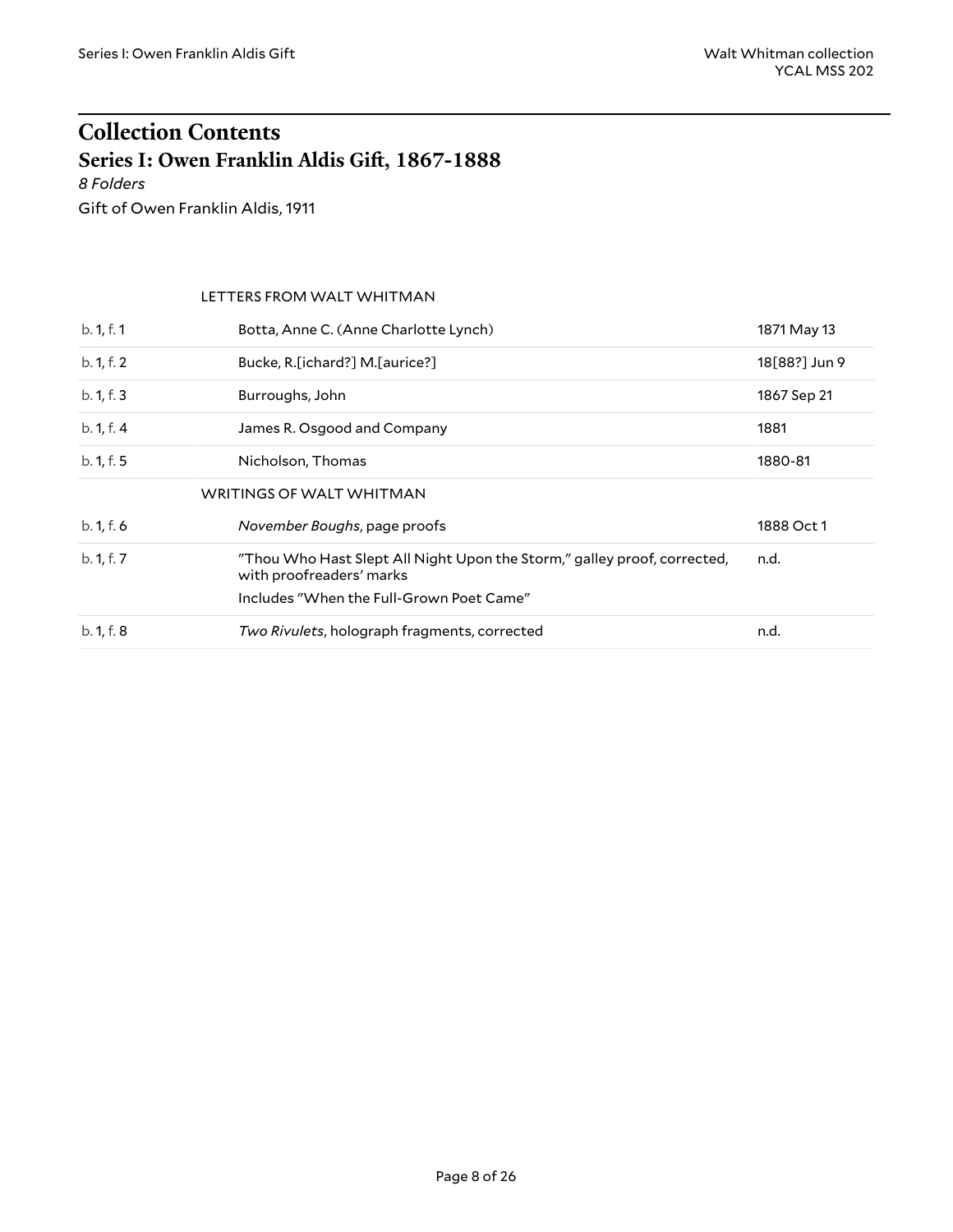# <span id="page-8-0"></span>**Series** II: Walter Gierasch Gift, 1887-1908

*8 Folders* Gift of Walter Gierasch, 1951

<span id="page-8-6"></span><span id="page-8-5"></span><span id="page-8-4"></span><span id="page-8-3"></span><span id="page-8-2"></span><span id="page-8-1"></span>

|             | <b>CORRESPONDENCE</b>                                                                                       |             |
|-------------|-------------------------------------------------------------------------------------------------------------|-------------|
|             | Letters from Walt Whitman                                                                                   |             |
| b. 1, f. 9  | Kennedy, William Sloane                                                                                     | 1887, n.d.  |
|             | Typescript copies                                                                                           |             |
|             | Third-Party Correspondence to George Rice Carpenter                                                         |             |
| b. 1, f. 10 | Bastide, Charles                                                                                            | 1906 Nov 15 |
| b. 1, f. 11 | Dart, John Kernan                                                                                           | 1907        |
| b. 1, f. 12 | Higginson, Thomas Wentworth                                                                                 | 1902 Apr 14 |
|             | Includes typescript copies of correspondence between Higginson,<br>William Sloane Kennedy, and Ethel Parton |             |
| b. 1, f. 13 | Page, Curtis Hidden                                                                                         | 1908 Sep 15 |
| b. 1, f. 14 | Scott, Fred Newton                                                                                          | 1907 Nov 26 |
|             | Includes enclosure                                                                                          |             |
|             | <b>WRITINGS</b>                                                                                             |             |
|             | Whitman, Walt                                                                                               |             |
| b. 1, f. 15 | Notes and Fragments, extracts, typescript                                                                   | n.d.        |
|             | Morgan, Charlotte Elizabeth                                                                                 |             |
| b. 1, f. 16 | "The Early Writings of Walt Whitman," thesis, typescript, corrected                                         | 1905 May 1  |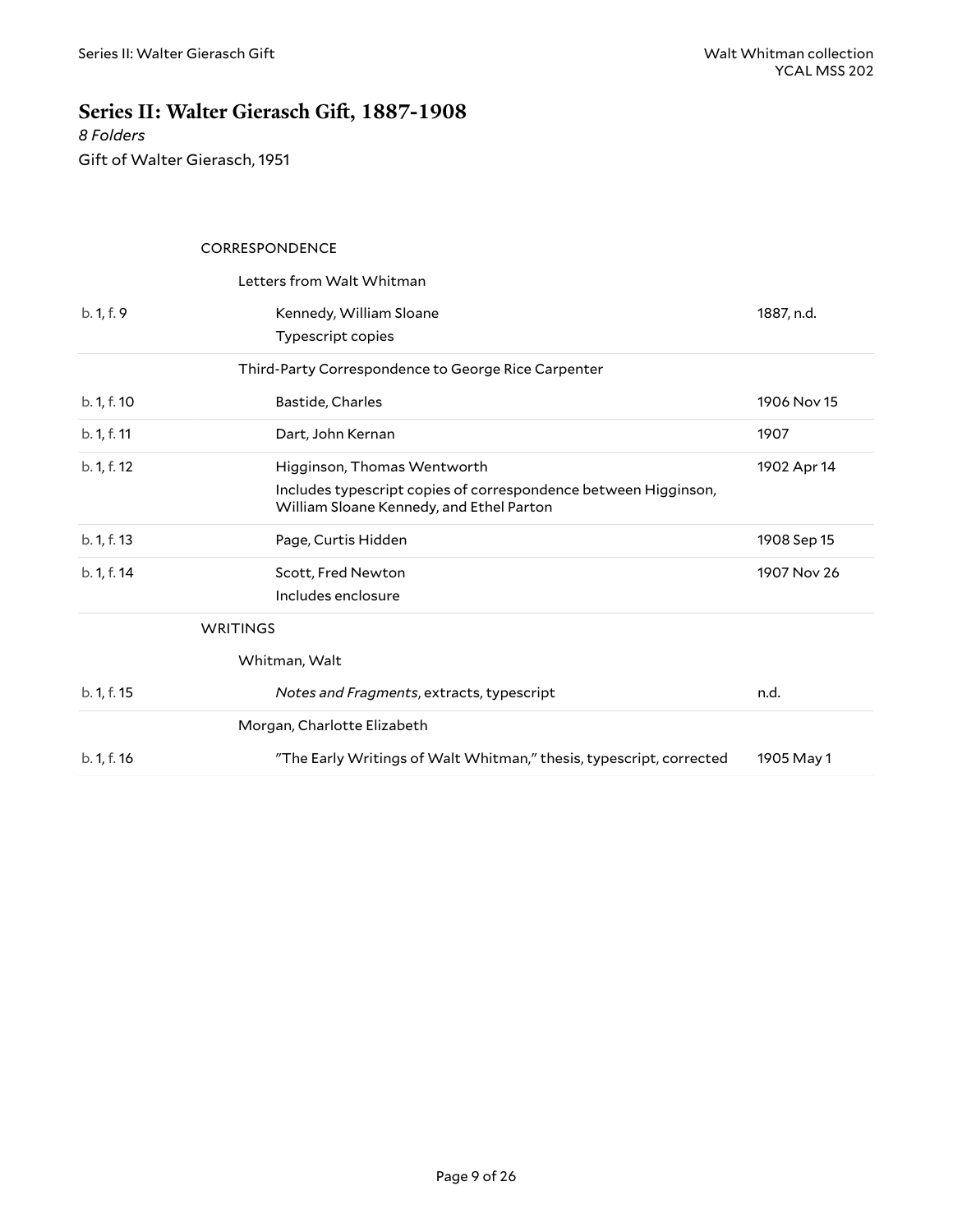# <span id="page-9-0"></span>**Series III: Mrs. Bernard Gimbel Gi), 1855-1887**

*7 Folders* Gift of Mrs. Bernard Gimbel, 1958

#### <span id="page-9-4"></span><span id="page-9-3"></span><span id="page-9-2"></span><span id="page-9-1"></span>LETTERS FROM WALT WHITMAN

| b. 1, f. 17 | Marsh, [E. S.]                                                                                      | 1883 Jan 11   |
|-------------|-----------------------------------------------------------------------------------------------------|---------------|
| b. 1, f. 18 | Swinton, John                                                                                       | [1878] Feb 26 |
| b. 1, f. 19 | Unidentified                                                                                        | 1885 Aug 19   |
|             | <b>PHOTOGRAPHS</b>                                                                                  |               |
| b. 1, f. 20 | Major & Knapp Engraving, Manufacturing & Lithographic Co.                                           | n.d.          |
|             | Sarony & Co.<br>See: Major & Knapp Engraving, Manufacturing & Lithographic Co., Box 1,<br>folder 20 |               |
| b. 1, f. 21 | Unidentified                                                                                        | 1887, n.d.    |
|             | <b>OTHER PAPERS</b>                                                                                 |               |
| b. 1, f. 22 | Samuel Hollyer engraving                                                                            | [1855!]       |
| b. 1, f. 23 | Printed ephemera                                                                                    | 1887, n.d.    |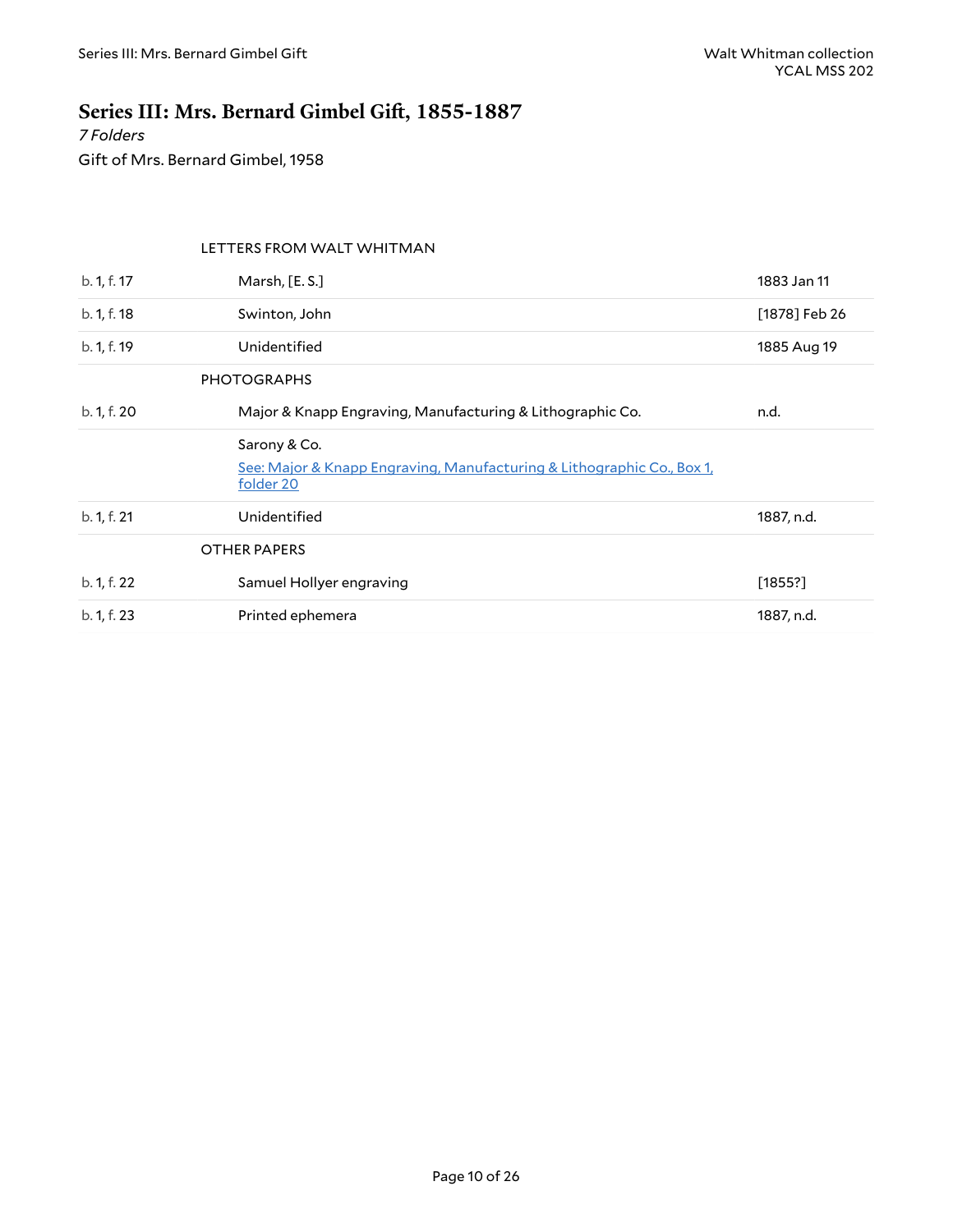# <span id="page-10-0"></span>**Series IV: Louis Mayer Rabinowitz Gift, 1863-1891**

*36 Folders* Gift of Louis Mayer Rabinowitz, 1946

#### <span id="page-10-2"></span><span id="page-10-1"></span>CORRESPONDENCE

|             | Letters to Walt Whitman                                                                              |                |
|-------------|------------------------------------------------------------------------------------------------------|----------------|
| b. 1, f. 24 | Bainbridge, Thomas                                                                                   | 1870 May 15    |
| b. 1, f. 25 | Bainbridge, William F.                                                                               | n.d.           |
| b. 1, f. 26 | Cole, George D.                                                                                      | n.d.           |
|             | Emerson, Ralph Waldo                                                                                 |                |
|             | See: Writings, Other Writings, Box 1, folder 54                                                      |                |
| b. 1, f. 27 | Flood, John                                                                                          | 1869 [Jan?] 11 |
|             | Heywood, Ezra H. (Ezra Hervey)                                                                       |                |
|             | See: Writings, Other Writings, Box 1, folder 54                                                      |                |
| b. 1, f. 28 | Kelly, Milton                                                                                        | 1867 Aug 9     |
| b. 1, f. 29 | Millis, William H.                                                                                   | 1868 Jan 20    |
| b. 1, f. 30 | Pratt, John B.                                                                                       | 1870 Mar 15    |
| b. 1, f. 31 | Reed, Milford [C.?]                                                                                  | 1868 Ma 26     |
| b. 1, f. 32 | Stewart, William                                                                                     | 1865 Jul 17    |
| b. 1, f. 33 | Thompson, H.B.                                                                                       | 1869 Jul 22    |
| b. 1, f. 34 | Williamson, ----                                                                                     | 1868 Nov 8     |
| b. 1, f. 35 | Winant, Stephen K.                                                                                   | 1870 May       |
| b. 1, f. 36 | Wise, Alfred                                                                                         | 1868 Nov 17    |
|             | Other Correspondence                                                                                 |                |
| b. 1, f. 37 | Corson, A. to unidentified                                                                           | 1870 Apr 16    |
| b. 1, f. 38 | Crossman, H. F. to Elmira Crossman                                                                   | 1867           |
|             | AL from H. F. to Elmira Crossman in Whitman's hand; includes letter<br>from Eimira to H. F. Crossman |                |
| b. 1, f. 39 | Winstanley, Henry to [John O'Connor]                                                                 | [1863?] Jul 16 |
|             | Includes note in Whitman's hand                                                                      |                |
| b. 1, f. 40 | "Ell" to unidentified                                                                                | n.d.           |
|             |                                                                                                      |                |

<span id="page-10-5"></span><span id="page-10-4"></span><span id="page-10-3"></span>WRITINGS OF WALT WHITMAN

Articles and essays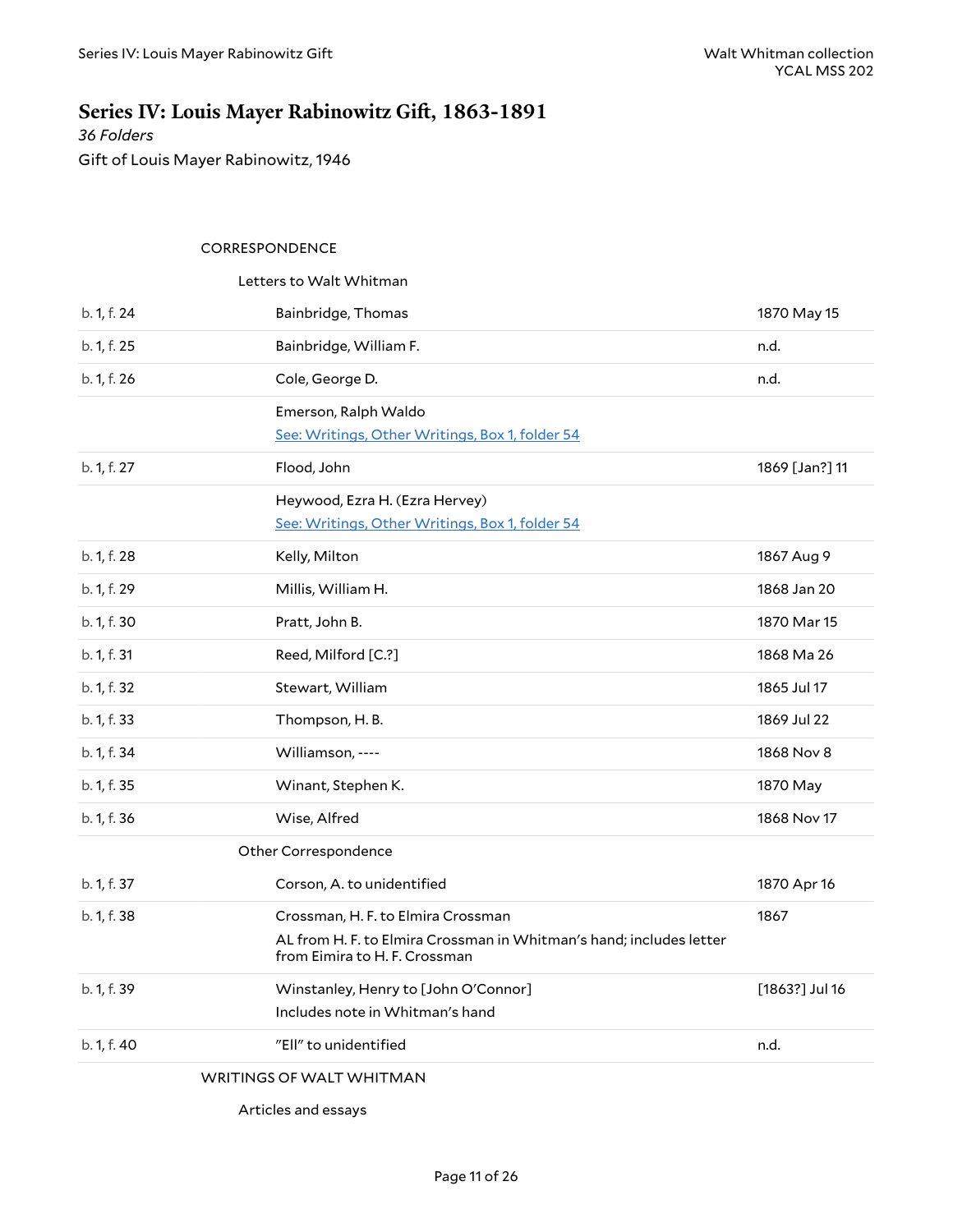#### WRITINGS OF WALT WHITMAN > Articles and essays (continued)

<span id="page-11-3"></span><span id="page-11-2"></span><span id="page-11-1"></span><span id="page-11-0"></span>

| b. Bsd, folder 41 | "The Bible as Poetry," galley proof                                                                                      | [ca. 1883 Feb] |
|-------------------|--------------------------------------------------------------------------------------------------------------------------|----------------|
|                   | "Fifty-First New-York City Veterans," galley proof (7 copies, 2<br>annotated)<br>Stored in: Oversize, Box 12, folder 244 | 1864 Oct 29    |
|                   | "The Soldiers, &c," galley proof<br>Stored in: Oversize, Box 13, folder 245                                              | 1865 Feb       |
| b. 1, f. 42       | ["Understand that you can have in your writing"], holograph,<br>corrected                                                | n.d.           |
|                   | Poetry                                                                                                                   |                |
| b. 1, f. 43       | "Ah, Not this Granite Dead and Cold," galley proof, inscribed                                                            | 1885 Feb       |
| b. 1, f. 44       | "As the Greek's Signal Flame," galley proof, inscribed                                                                   | [ca. 1887 Dec] |
| b. 1, f. 45       | "A Carol Closing Sixty-Nine," galley proof                                                                               | n.d.           |
| b. 1, f. 46       | "Going Somewhere," galley proof, inscribed                                                                               | n.d.           |
| b. 1, f. 47       | "Shak[e]spe[a]re-Bacon's Cipher," galley proof                                                                           | n.d.           |
| b. 1, f. 48       | "Thanks in Old Age," galley proof, inscribed                                                                             | n.d.           |
| b. 1, f. 49       | "To a Common Prostitute," printed version, The Word                                                                      | n.d.           |
| b. 1, f. 50       | "To Get the Final Lilt of Songs," galley proof, corrected                                                                | n.d.           |
| b. 1, f. 51       | "Twilight," galley proof, inscribed                                                                                      | n.d.           |
| b. 1, f. 52       | "Walt Whitman's Last "Good-Bye My Fancy"," holograph manuscript,<br>corrected                                            | [ca. 1891]     |
|                   | Includes letter to Whitman from A. F. Hilliard, dated May 25, 1891, on<br>verso                                          |                |
|                   | Other Writings                                                                                                           |                |
| b. 1, f. 53       | "Incidents, for Soldiers in the Ranks," holograph, corrected                                                             | n.d.           |
| b. 1, f. 54       | ["J.R. Osgood & Co.: Dear Sirs"], open letter, printed version, Leaflet<br>Literature                                    | n.d.           |
|                   | Includes letters to Whitman from Ezra H. Heywood and R.[alph] W.<br>[aldo] Emerson                                       |                |
| b. 1, f. 55       | November Boughs, holograph fragments, corrected                                                                          | n.d.           |
|                   | <b>OTHER PAPERS</b>                                                                                                      |                |
| b. 1, f. 56       | Papers relating to George Whitman                                                                                        | 1864-65        |
| b. 1, f. 57-59    | Papers relating to New York Civil War regiments<br>Also stored in: Oversize, Box 13, folder 246                          | 1863-67, n.d.  |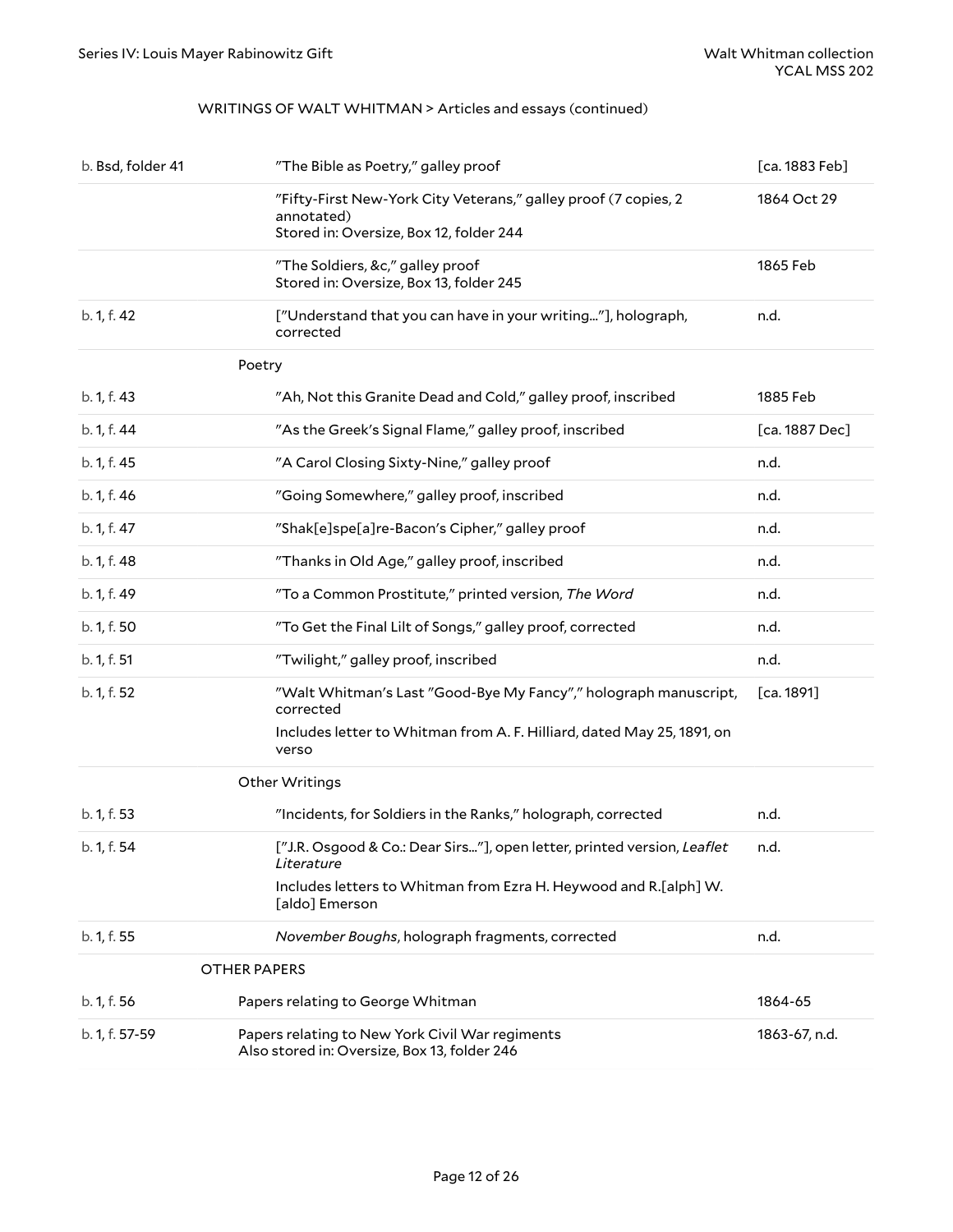# <span id="page-12-0"></span>**Series** V: Adrian Van Sinderen Gift, 1842-1925

*3.13 linear feet (8 boxes)* Gift of Adrian Van Sinderen, 1940

#### <span id="page-12-1"></span>CORRESPONDENCE

#### <span id="page-12-2"></span>Letters from Walt Whitman

<span id="page-12-4"></span><span id="page-12-3"></span>

| b. 2, f. 60 | Abdy-Williams, E. M.                                                                                                                                | 1885 Jan 7     |
|-------------|-----------------------------------------------------------------------------------------------------------------------------------------------------|----------------|
| b. 2, f. 61 | Burroughs, John                                                                                                                                     | $[1873?] - 88$ |
| b. 2, f. 62 | Chambers, [Julius]                                                                                                                                  | 1888 Mar 7     |
| b. 2, f. 63 | Conway, Moncure D.[aniel]                                                                                                                           | 1887 Mar 19    |
| b. 2, f. 64 | The Daily Picayune                                                                                                                                  | 1887 Jan 17    |
| b. 2, f. 65 | [Eldridge, Charles W.?]                                                                                                                             | 1864           |
| b. 2, f. 66 | Hale, Nathan (1784-1863)                                                                                                                            | 1842 Jun       |
| b. 2, f. 67 | Johnston, John H.<br>Also stored in: Oversize, Box 13, folder 247<br>Includes printed letter from Whitman to W. M. Rossetti dated March<br>17, 1876 | 1876-90        |
| b. 2, f. 68 | [Kennedy, William Sloane?]                                                                                                                          | 1891 Aug 20    |
| b. 2, f. 69 | Lee, J. Fitzgerald                                                                                                                                  | 1881 Dec 20    |
|             | Rossetti, William Michael<br>See: Johnston, John H., Box 2, folder 67                                                                               | 1867 Dec 3     |
| b. 2, f. 70 | [Scovel, James Matlock?]                                                                                                                            | 1890 Dec 5     |
| b. 2, f. 71 | Swinton, John                                                                                                                                       | 1878 Jun 11    |
| b. 2, f. 72 | W. H. Piper and Co.                                                                                                                                 | 1871 Dec 8     |
| b. 2, f. 73 | Whitman, Louisa Van Velsor<br>Includes photograph of Walt Whitman                                                                                   | 1873           |
| b. 2, f. 74 | Wilde, Oscar<br>ANS in unidentified hand                                                                                                            | [1882] Jan 18  |
| b. 2, f. 75 | Unidentified                                                                                                                                        | 1866-87        |
| b. 2, f. 76 | <b>Empty envelopes</b>                                                                                                                              | 1889, n.d.     |
|             | Letters to Walt Whitman                                                                                                                             |                |
| b. 2, f. 77 | Bucke, Richard Maurice (1837-1902)                                                                                                                  | 1888 Apr 25    |
|             | Burkhardt, Charles A.<br>See: Writings, Articles, Box 3, folder 112                                                                                 |                |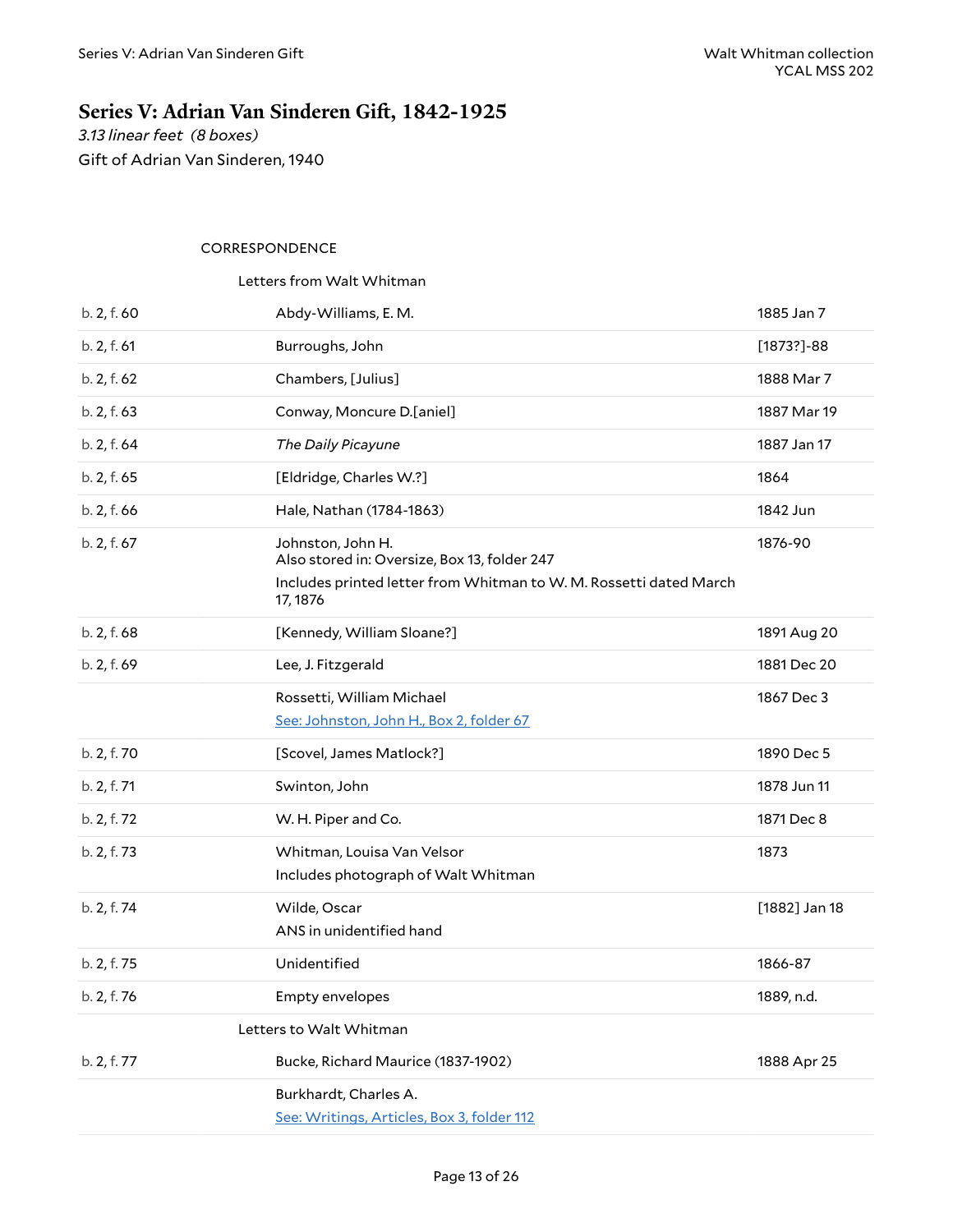#### CORRESPONDENCE > Letters to Walt Whitman (continued)

<span id="page-13-1"></span><span id="page-13-0"></span>

| b. 2, f. 78  | Burroughs, John (1837-1921)                                                  | 1886, 1889      |
|--------------|------------------------------------------------------------------------------|-----------------|
| b. 2, f. 79  | Bush, Alonzo                                                                 | 1863 Dec 22     |
|              | Campbell, Charles B.<br>See: Writings, Articles, Box 3, folder 112           |                 |
| b. 2, f. 80  | Clemens, Samuel Langhorne                                                    | 1889 May 24     |
| b. 2, f. 81  | Eldridge, Charles W.                                                         | 1883 Sep 22     |
| b. 2, f. 82  | Hotten, John Camden (1832-1873)                                              | 1868 Apr 8      |
| b. 2, f. 83  | Kennedy, William Sloane (1850-1929)                                          | 1884-89, n.d.   |
| b. 2, f. 84  | O'Connor, William Douglas                                                    | 1882, 1884      |
| b. 2, f. 85  | Rice, Allen Thorndike                                                        | 1881 Jan 21     |
| b. 2, f. 86  | Swinburne, A.[Igernon?], C.[harles?]                                         | [1868?] Mar 26  |
|              | Twain, Mark<br>See: Clemens, Samuel Langhorne, Box 2, folder 80              |                 |
| b. 2, f. 87  | United States. Attorney General                                              | 1874 Jun 30     |
| b. 2, f. 88  | Wentworth, Horace                                                            | 1866            |
| b. 2, f. 89  | Whitman family                                                               | 1875, 1883      |
| b. 2, f. 90  | Whitman, Louisa Van Velsor                                                   | $[ca. 1870-76]$ |
| b. 2, f. 91  | Whitman, Thomas Jefferson<br>See also: Writings, Articles, Box 3, folder 121 | 1873 Mar 16     |
| b. 2, f. 92  | Worthington, Richard                                                         | 1879, 1882      |
| b. 2, f. 93  | Empty envelopes                                                              | 1872-97         |
|              | <b>Third-Party Letters</b>                                                   |                 |
| b. 2, f. 94  | Burroughs, John to "Mr. Pomeroy"                                             | 1879 Oct 5      |
|              | Davis, Mary O. to J. H. Johnston<br>See: Other Papers, Box 4, folder 199     |                 |
| b. 2, f. 95  | Dowden, Edward to Alexander Strahan                                          | 1871 Apr 11     |
| b. 2, f. 96  | Forman, H. Buxton (Harry Buxton) to "J. Davy & Sons"                         | 1885 Jun 19     |
| b. 2, f. 97  | Hartmann, Sadakichi to "Dr. Wiksell"                                         | 1920 Apr 23     |
| b. 2, f. 98  | James R. Osgood and Company to [William?] Winter                             | 1871 Oct 6      |
| b. 2, f. 99  | Johnstone, John to [Edward] Dowden                                           | 1898 Jun 3      |
| b. 2, f. 100 | Keller, E.[lizabeth Leavitt?] to "Mr. Powers"                                | 1903 Apr 16     |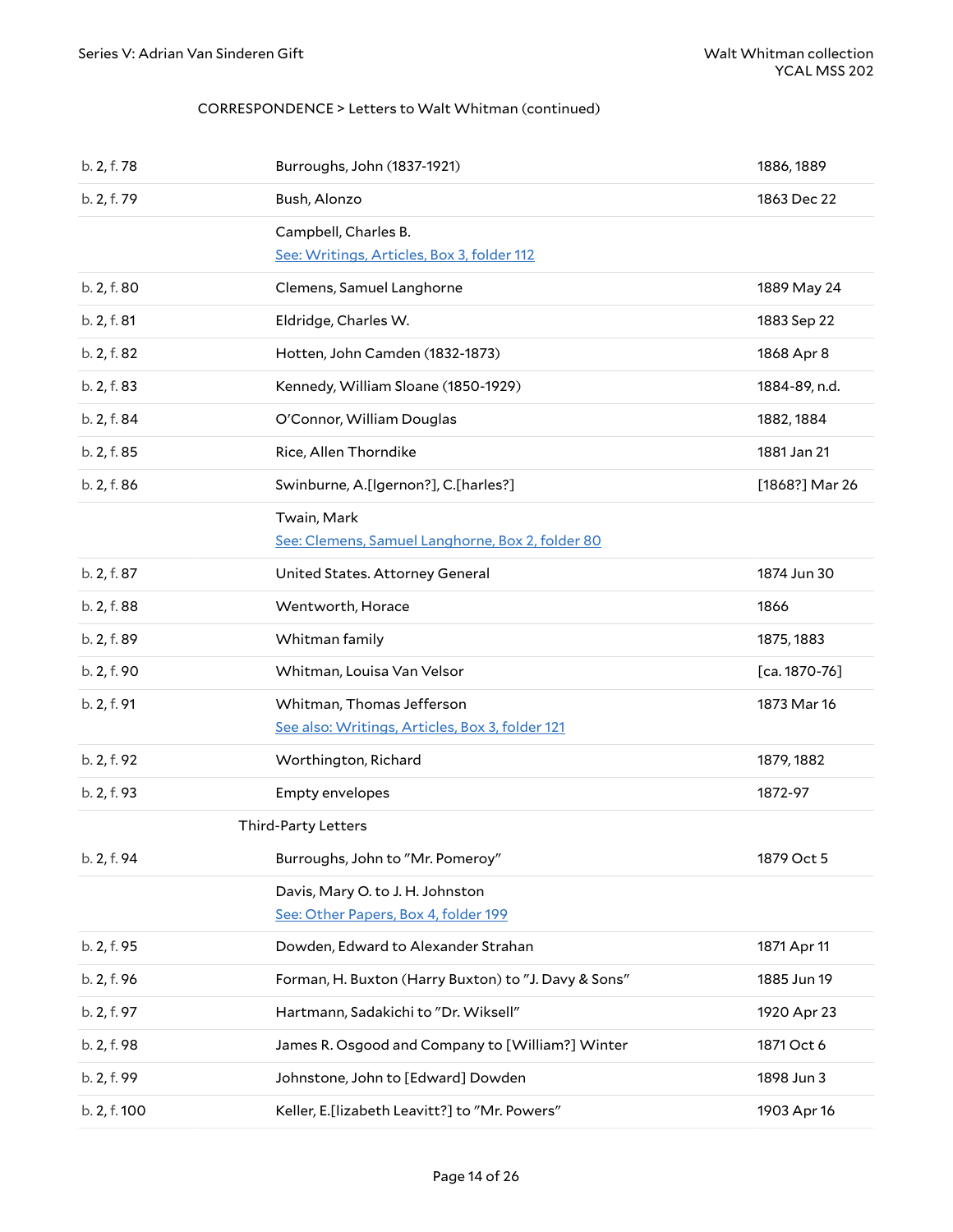#### CORRESPONDENCE > Third-Party Letters (continued)

<span id="page-14-2"></span><span id="page-14-1"></span><span id="page-14-0"></span>

| b. 2, f. 101    | Kennedy, William Sloane to [Laurens?] Maynard                                                                                                             | 1897 Jun 10    |
|-----------------|-----------------------------------------------------------------------------------------------------------------------------------------------------------|----------------|
| b. 2, f. 102    | O'Connor, William Douglas to Abby H. Price                                                                                                                | 1866 Jan 11    |
| b. 2, f. 103    | Rossetti, William Michael to The Sun                                                                                                                      | [1868?] Apr 23 |
| b. 2, f. 104    | Stead, W. T. (William Thomas) to [Richard?] Le Gallienne                                                                                                  | 1894 Oct 20    |
| b. 2, f. 105    | Stedman, Edmund C.[larence?] to Horatio C. King                                                                                                           | 1884 May 1     |
|                 | [Stedman, Edmund Clarence?] to unidentified<br>Stored in: Oversize, Box 14, folder 255<br>See: Writings, Poetry, "Song of the Univeral"                   | n.d.           |
| b. 2, f. 106    | Traubel, [Horace] to [William F.?] Gable                                                                                                                  | 1908 Apr 30    |
| b. 2, f. 107    | Trowbridge, J. T. (John Townsend) to [William?] Cushing Bainburgh                                                                                         | 1885 Dec 21    |
| b. 2, f. 108    | Unidentified to "Mr. Goldsmith"                                                                                                                           | [19] 22 Feb 24 |
| b. 2, f. 109    | <b>Empty envelopes</b>                                                                                                                                    | 1921 Dec 21    |
| <b>WRITINGS</b> |                                                                                                                                                           |                |
|                 | <b>Articles and Essays</b>                                                                                                                                |                |
|                 | "Death of Carlyle," galley proof<br>Stored in: Oversize, Box 13, folder 248                                                                               | [ca. 1881]     |
| b. 3, f. 110    | ["It has been good fun to-day"], holograph manuscript, corrected                                                                                          | [1872?]        |
|                 |                                                                                                                                                           |                |
| b. 3, f. 111    | Lafayette in Brooklyn, typescript fragments, corrected, with notes in<br>unidentified hand                                                                | n.d.           |
|                 | "An Old Man's Rejoinder"                                                                                                                                  |                |
| b. 3, f. 112    | Holograph manuscript, corrected                                                                                                                           | 1890 Aug 4     |
|                 | Includes envelope and letters to Whitman from A. Edward<br>Newton, Charles A. Burkhardt, Charles B. Campbell, and others on<br>verso of manuscript leaves |                |
|                 | Galley proof<br>Stored in: Oversize, Box 13, folder 249                                                                                                   | [ca. 1890 Aug] |
|                 | "Old Poets," galley proof<br>Stored in: Oversize, Box 13, folder 250                                                                                      | [ca. 1890 Nov] |
| b. 3, f. 113    | "Poetry of the Future," holograph fragment, corrected                                                                                                     | n.d.           |
| b. 3, f. 114    | "Policeman Doyle," holograph manuscript, corrected                                                                                                        | n.d.           |
|                 | "Preface"                                                                                                                                                 |                |
| b. 3, f. 115    | Holograph, corrected                                                                                                                                      | 1890 Sep 24    |
|                 | Galley proof, corrected<br>Stored in: Oversize, Box 13, folder 251                                                                                        | 1890 Sep       |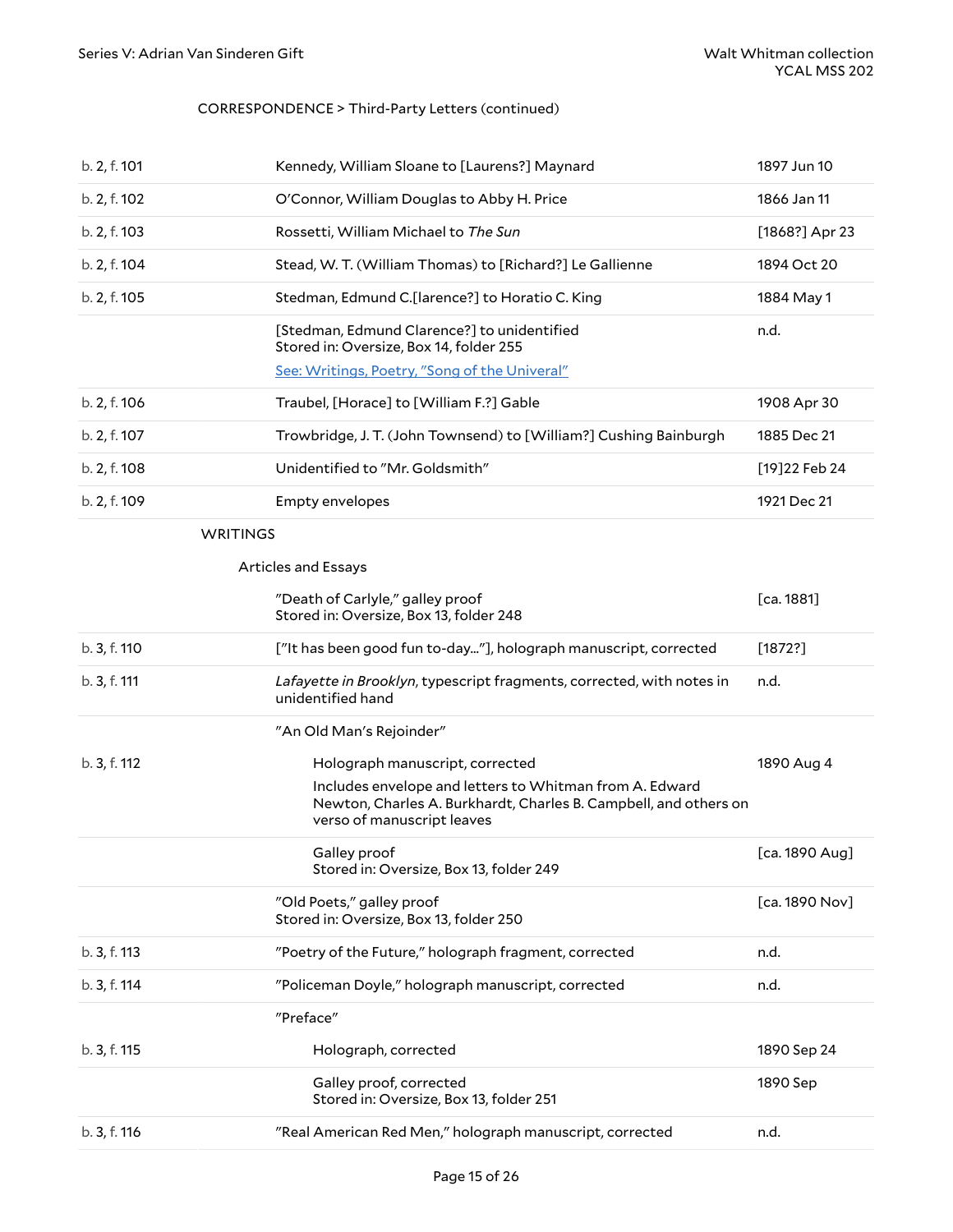#### WRITINGS > Articles and Essays (continued)

<span id="page-15-4"></span><span id="page-15-3"></span><span id="page-15-2"></span><span id="page-15-1"></span><span id="page-15-0"></span>

|              | "The Soldiers, &c," galley proof<br>Stored in: Oversize, Box 13, folder 252                                                       | 1865 Feb       |
|--------------|-----------------------------------------------------------------------------------------------------------------------------------|----------------|
| b. 3, f. 117 | "A Thought on Shak[e]speare," galley proof                                                                                        | n.d.           |
| b. 3, f. 118 | "Walt Whitman's Poem To-day at Dartmouth College," holograph<br>manuscript, corrected                                             | [1872?] Jun 26 |
|              | Includes poem, ["As a strong bird, on pinions free"], printed version                                                             |                |
| b. 3, f. 119 | "Washington as a Central Winter Residence," holograph manuscript,<br>corrected                                                    | n.d.           |
| b. 3, f. 120 | "Wealth of Poets," holograph manuscript, corrected                                                                                | n.d.           |
| b. 3, f. 121 | "A Word About Tennyson," holograph manuscript fragments,<br>corrected<br>Includes letter to Whitman from Thomas Jefferson Whitman | [ca. 1888]     |
|              | Autobiographical Writings                                                                                                         |                |
| b. 3, f. 122 | "Convalescent Hours," holograph manuscript, corrected                                                                             | n.d.           |
| b. 3, f. 123 | ["The newspapers still keep up"] holograph manuscript, corrected                                                                  | [1871?]        |
| b. 3, f. 124 | "A Poet's 68th Year," holograph manuscript, corrected                                                                             | $[1887]$       |
| b. 3, f. 125 | "The Van Velsors," holograph manuscript and clipping, corrected                                                                   | n.d.           |
| b. 3, f. 126 | ["Walt Whitman, from Holland"], holograph manuscript, corrected                                                                   | 1890 May       |
| b. 3, f. 127 | ["Walt Whitman who has been away"], holograph manuscript,<br>corrected                                                            | n.d.           |
|              | <b>Diaries</b>                                                                                                                    |                |
| b. 3, f. 128 | "Feb. 9 [18] 80," holograph manuscript, signed                                                                                    | 1880 Feb 9     |
|              | Lectures and Speeches                                                                                                             |                |
| b. 3, f. 129 | "At the Complimentary Dinner, Camden, New Jersey, May 31, 1889,"<br>galley proofs, corrected (3 copies)                           | [ca. 1889 May] |
| b. 3, f. 130 | ["How often since that dark and chilly Saturday"], drafts, holograph,<br>corrected                                                | $[1880]$       |
|              | Notes and Notebooks                                                                                                               |                |
| b. 3, f. 131 | "Adieu for the Present," holograph fragment, corrected                                                                            | n.d.           |
| b. 3, f. 132 | "As I Sit Writing Here," holograph manuscript, corrected<br>Includes letter to Whitman, dated May 4, 1888, from The Herald        | n.d.           |
| b. 3, f. 133 | "The Idea of Reconciliation," holograph fragment, corrected                                                                       | n.d.           |
| b. 3, f. 134 | "The Man-of-War Bird," holograph manuscript                                                                                       | n.d.           |
| b. 3, f. 135 | "A Night Battle in the Late War," holograph fragment, corrected                                                                   | 1863 May 2     |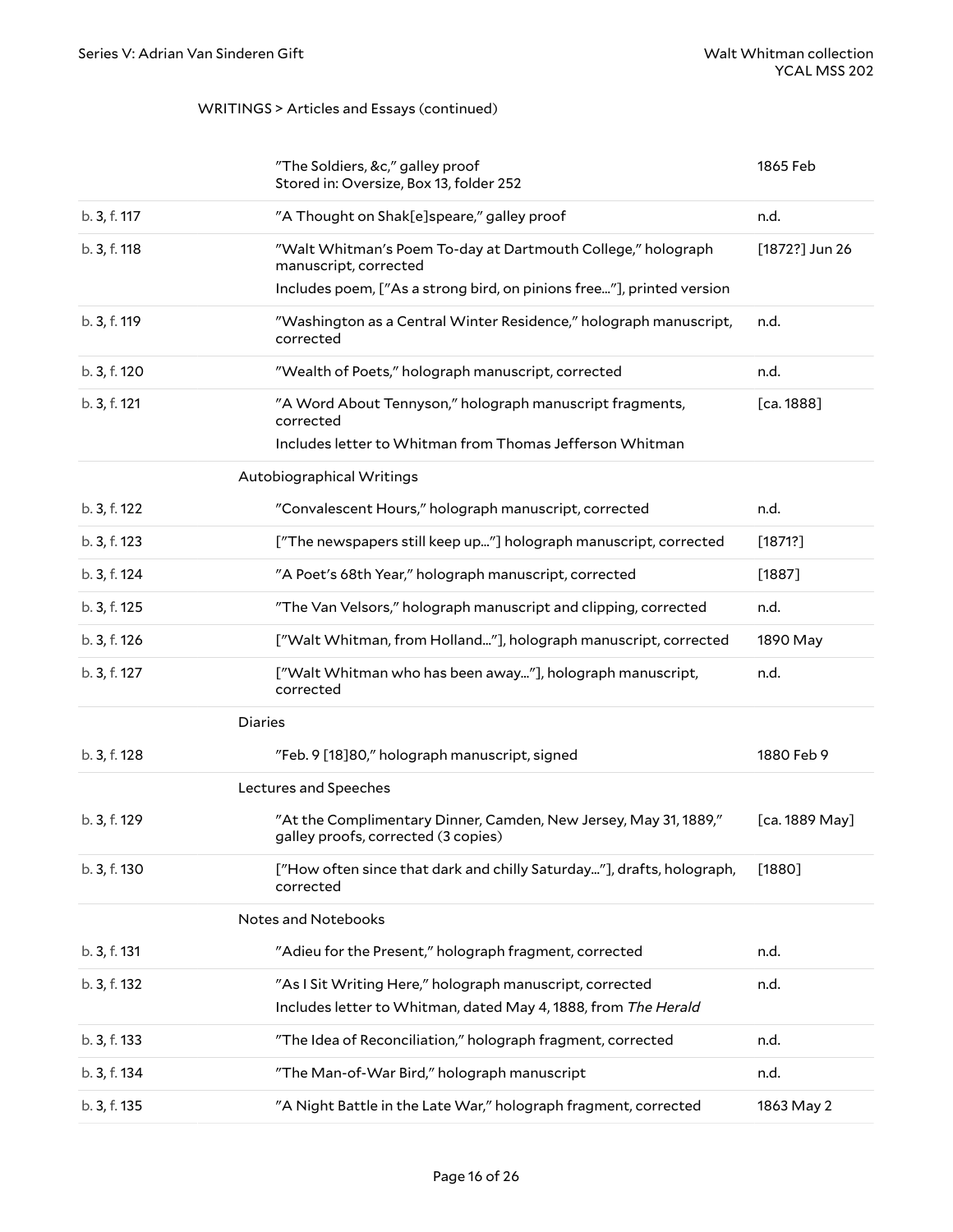#### WRITINGS > Notes and Notebooks (continued)

<span id="page-16-0"></span>

| b. 3, f. 136  | "Old Mr. and Mrs. M," holograph manuscript                                                                                                                        | 1877 Aug 24      |
|---------------|-------------------------------------------------------------------------------------------------------------------------------------------------------------------|------------------|
| b. 3, f. 137  | "Pictures," holograph notebook, corrected                                                                                                                         | [ca. 1850]       |
| b. 3, f. 138  | "Putrid Politics," holograph fragment, corrected<br>Includes letter, dated Dec. 29, [18]73, to A. R. Butts                                                        | [ca. 1873]       |
| b. 3, f. 139  | "Written Impromptu in an Album," holograph manuscript, part of<br>"Small Memoranda," November Boughs                                                              | 1883 Dec 26      |
| b. 3, f. 140  | Untitled holograph manuscripts and fragments                                                                                                                      | [1882?]-88, n.d. |
| b. 18, f. 141 | Untitled holograph notebook<br>Restricted fragile material. Digital reference surrogate is available. For<br>further information consult the appropriate curator. | 1876, n.d.       |
| b. 18, f. 142 | Untitled holograph notebook<br>Restricted fragile material. Digital reference surrogate is available. For<br>further information consult the appropriate curator. | n.d.             |
|               | <b>Outlines and Proposals</b>                                                                                                                                     |                  |
|               | "Memoranda for a Year (1863)"                                                                                                                                     |                  |
| b. 3, f. 143  | Holograph manuscript, corrected                                                                                                                                   | [1863 Oct 21?]   |
| b. 3, f. 144  | Typescript carbon, corrected                                                                                                                                      | [1863 Oct 21?]   |
| Poetry        |                                                                                                                                                                   |                  |
|               | "As in a Swoon"                                                                                                                                                   |                  |
| b. 3, f. 145  | Holograph manuscript                                                                                                                                              | n.d.             |
|               | Complete Poems & Prose of Walt Whitman, 1855-1888                                                                                                                 |                  |
| b. 3, f. 146  | Holograph notes, corrected                                                                                                                                        | 1888             |
|               | Includes clipping                                                                                                                                                 |                  |
|               | Drum Taps                                                                                                                                                         |                  |
| b. 3, f. 147  | Manuscript poster                                                                                                                                                 | [ca. 1865]       |
|               | "Fancies at Navesink"                                                                                                                                             |                  |
|               | Galley proof and holograph drafts, corrected and bound<br>Stored in: Oversize, Box 14, folder 253                                                                 | n.d.             |
|               | Includes engraving by S.[amuel] Hollyer                                                                                                                           |                  |
|               | "For Queen Victoria's Birthday"                                                                                                                                   |                  |
| b. 3, f. 148  | Galley proof, corrected and signed                                                                                                                                | n.d.             |
|               | "Funeral Interpolations"                                                                                                                                          |                  |
| b. 3, f. 149  | Holograph manuscript, corrected and signed                                                                                                                        | $[1888]$         |
|               | "Going Somewhere"                                                                                                                                                 |                  |

<span id="page-16-2"></span><span id="page-16-1"></span>"Going Somewhere"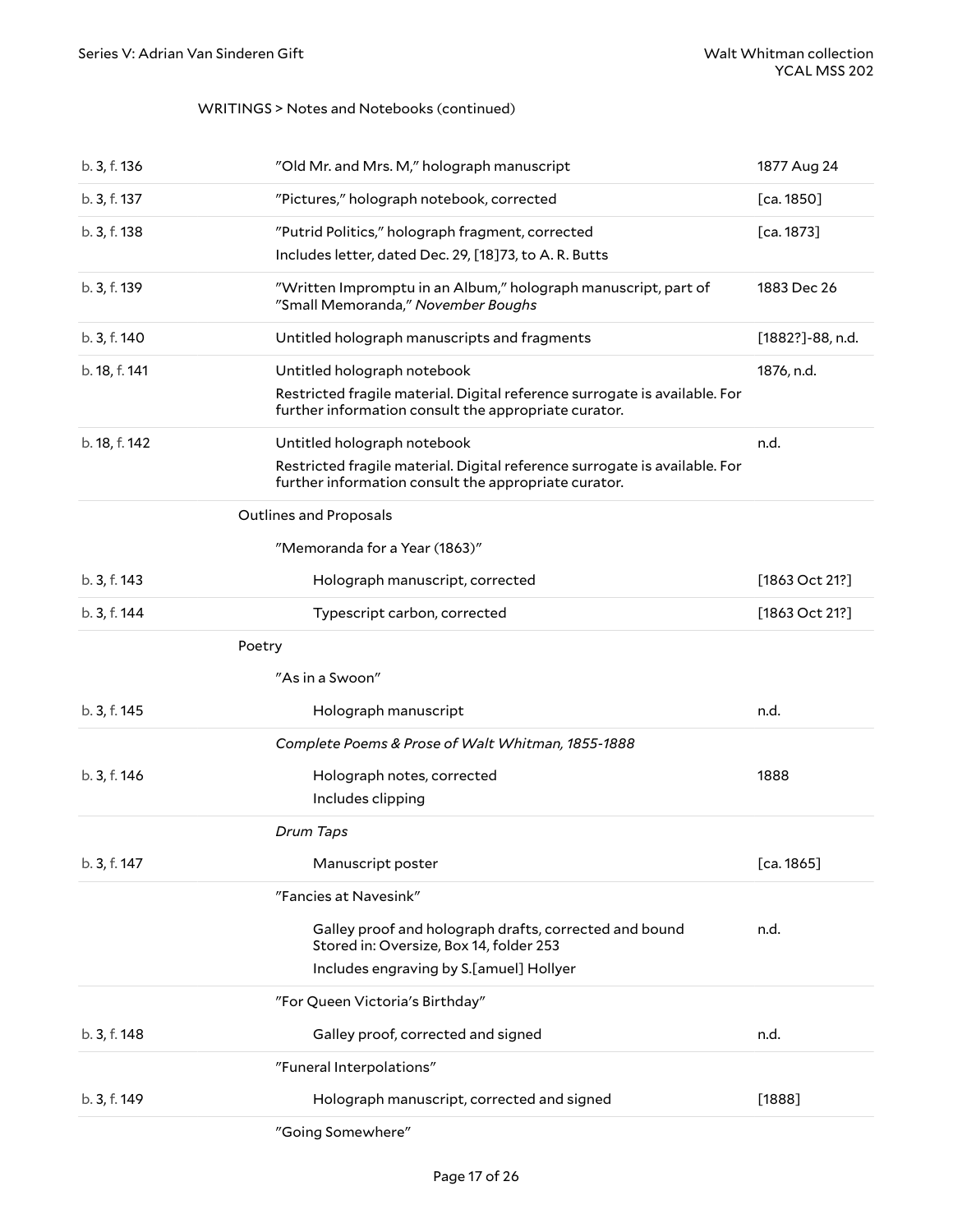#### WRITINGS > Poetry > "Going Somewhere" (continued)

<span id="page-17-0"></span>

| b. 3, f. 150 | Galley proof                                                                                                                         | n.d.                    |
|--------------|--------------------------------------------------------------------------------------------------------------------------------------|-------------------------|
|              | ["I cross'd the Nevadas"]                                                                                                            |                         |
| b. 3, f. 151 | Holograph fragment                                                                                                                   | n.d.                    |
|              | "Italian Music in Dakota"                                                                                                            |                         |
| b. 3, f. 152 | Holograph manuscript, corrected                                                                                                      | n.d.                    |
| b. 3, f. 153 | Galley proof, corrected                                                                                                              | n.d.                    |
|              | Leaves of Grass (4th edition)                                                                                                        |                         |
| b. 3, f. 154 | "Inscription," holograph                                                                                                             | [ca. 1867?]             |
|              | Leaves of Grass (1881-82 edition)                                                                                                    |                         |
| b. 3, f. 155 | Page proofs of contents (2 copies), with notes in Whitman's hand [1881]                                                              |                         |
|              | "My 71st Year"                                                                                                                       |                         |
| b. 3, f. 156 | Galley proof, corrected                                                                                                              | 1889 Nov                |
|              | "Old Age's Ship & Crafty Death's"                                                                                                    |                         |
| b. 3, f. 157 | Galley proof, corrected                                                                                                              |                         |
|              | "Osceola"<br>Stored in: Oversize, Box 14, folder 254                                                                                 | n.d.                    |
|              | Holograph manuscript, corrected                                                                                                      |                         |
|              | "Rise, Lurid Stars"                                                                                                                  |                         |
| b. 3, f. 158 | Draft, photostat                                                                                                                     | n.d.                    |
| b. 3, f. 159 | Holograph manuscript, corrected                                                                                                      | n.d.                    |
| b. 3, f. 160 | Printed version, Century Magazine                                                                                                    | $[1911 \,\mathsf{Feb}]$ |
|              | "Song of the Universal"                                                                                                              |                         |
|              | Holograph drafts, corrected, and printed version, bound<br>Stored in: Oversize, Box 14, folder 255<br>Includes etching by T. Johnson | 1874, n.d.              |
|              | "Thou Who Hast Slept All Night Upon the Storm"                                                                                       |                         |
| b. 3, f. 161 | [Page proof?]                                                                                                                        | n.d.                    |
|              | "To Get the Final Lilt of Songs"                                                                                                     |                         |
| b. 3, f. 162 | Galley proof, inscribed                                                                                                              | n.d.                    |
|              | "To the Sun-Set Breeze"                                                                                                              |                         |
| b. 3, f. 163 | Galley proof                                                                                                                         | 1889                    |
|              | "To the Year 1889"                                                                                                                   |                         |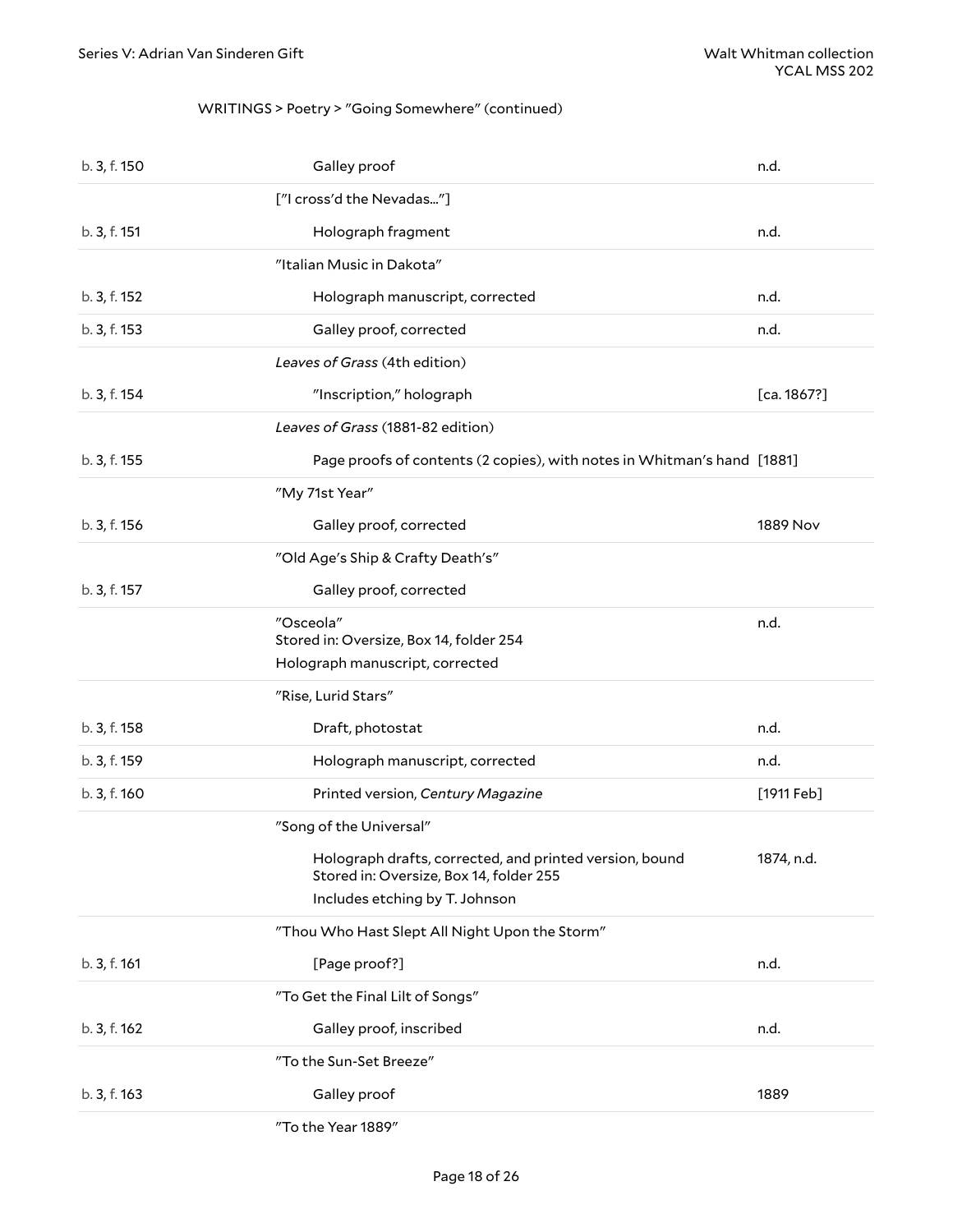#### <span id="page-18-3"></span>WRITINGS > Poetry > "To the Year 1889" (continued)

<span id="page-18-2"></span><span id="page-18-1"></span><span id="page-18-0"></span>

| b. 3, f. 164 | Holograph manuscript, corrected and signed                                                        | n.d.          |
|--------------|---------------------------------------------------------------------------------------------------|---------------|
| b. 3, f. 165 | Galley proof                                                                                      | n.d.          |
|              | "The Unexpressed"                                                                                 |               |
| b. 3, f. 166 | Holograph manuscript, corrected and signed                                                        | n.d.          |
|              | "A Voice From Death"                                                                              |               |
|              | Holograph manuscript, corrected and bound<br>Stored in: Oversize, Box 14, folder 256              | n.d.          |
|              | Includes portrait by E. Whittlesey Kotz                                                           |               |
|              | "Walt Whitman's Last Good-Bye My Fancy"                                                           |               |
| b. 3, f. 167 | Preface, holograph manuscript, corrected and signed                                               | [ca. 1891]    |
|              | ["What the word of power unbroken?"]                                                              |               |
| b. 3, f. 168 | Holograph manuscript, corrected                                                                   | n.d.          |
|              | [While behind all firm and erect as ever"]                                                        |               |
| b. 3, f. 169 | Holograph manuscript, corrected                                                                   | n.d.          |
|              | "With Husky-Haughty Lips, O Sea!"                                                                 |               |
| b. 3, f. 170 | Drafts, holograph, corrected                                                                      | n.d.          |
| b. 3, f. 171 | Galley proof, corrected (2 copies)                                                                | n.d.          |
| b. 3, f. 172 | Galley proof                                                                                      | n.d.          |
| b. 3, f. 173 | Printed version                                                                                   | n.d.          |
|              | Writings of Others                                                                                |               |
|              | Ingersoll, Robert Green                                                                           |               |
|              | "Address at the Funeral of Walt Whitman," galley proof<br>Stored in: Oversize, Box 15, folder 257 | $[1892]$      |
| b. 3, f. 174 | "Testimonial to Walt Whitman," page proofs                                                        | $[1890]$      |
|              | <b>PHOTOGRAPHS</b>                                                                                |               |
|              | Walt Whitman                                                                                      |               |
| b. 4, f. 175 | Brady National Photographic Art Gallery (Washington, D.C.)                                        | 1865-73, n.d. |
| b. 4, f. 176 | "Edy Bros."                                                                                       | 1880 Sep 22   |
| b. 4, f. 177 | [G. F. E. Pearsall?]                                                                              | [1873]        |
|              | George C. Cox<br>Stored in: Oversize, Box 15, folder 258                                          | 1887, n.d.    |
| b. 4, f. 178 | Gurney & Son                                                                                      | 1871          |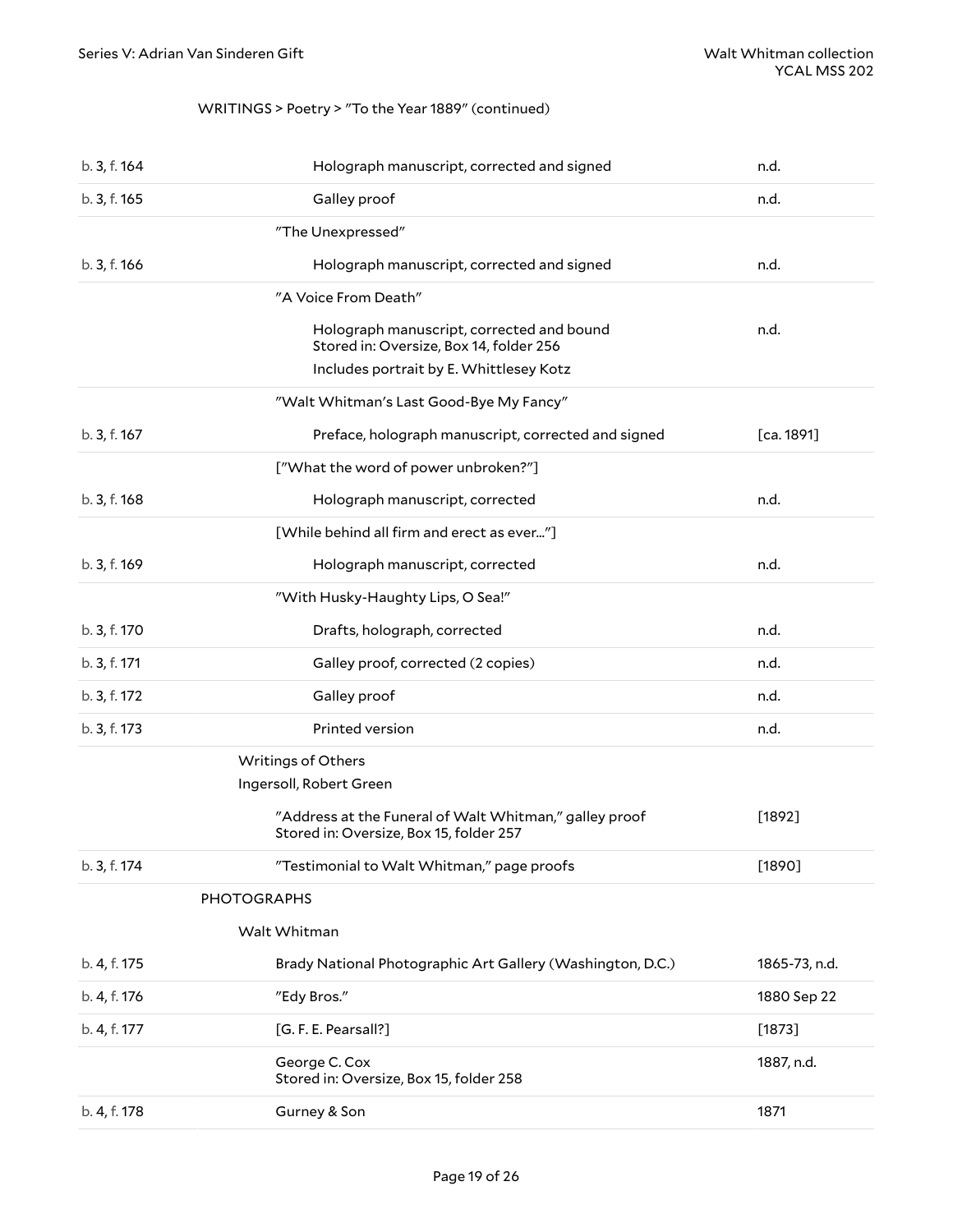#### <span id="page-19-2"></span>PHOTOGRAPHS > Walt Whitman (continued)

<span id="page-19-1"></span><span id="page-19-0"></span>

| b. 4, f. 179   | [Gutekunst, Frederick (1852-1907)?]                                                               | 1873, 1888    |
|----------------|---------------------------------------------------------------------------------------------------|---------------|
| b. 4, f. 180   | Major & Knapp Engraving, Manufacturing & Lithographic Co.                                         | 1879-85, n.d. |
|                | Sarony & Co.                                                                                      |               |
|                | See: Major & Knapp Engraving, Manufacturing & Lithographic Co., Box<br>4. folder 180              |               |
| b. 4, f. 181   | Kurtz, W[illiam?]                                                                                 | 1879 May      |
|                | With Harry and Kitty [Johnston]                                                                   |               |
| b. 4, f. 182   | W. Shaw Warren                                                                                    | 1875          |
| b. 4, f. 183   | Unidentified                                                                                      | 1864-85, n.d. |
|                | Also stored in: Oversize, Box 15, folder 259                                                      |               |
|                | Includes tintype of Whitman in buggy with unidentified man                                        |               |
|                | Other People                                                                                      |               |
| b. 4, f. 184   | Traubel, Horace and Laurens Maynard                                                               | 1895 Feb 17   |
|                | Photograph by Laurens Maynard                                                                     |               |
|                | Whitman's funeral                                                                                 | 1892          |
|                | Stored in: Oversize, Box 15, folder 260                                                           |               |
|                | Photographs by John C. Hemment                                                                    |               |
|                | <b>ARTWORK AND OBJECTS</b>                                                                        |               |
| b. 4, f. 185   | L. [Dolice?] woodcut                                                                              | n.d.          |
|                | See also: Other Papers, Box 4, folder 206                                                         |               |
| b. Art, f. 186 | [Alex?] Finta bronze medallion                                                                    | 1925          |
| b. 4, f. 187   | [Herbert Gilchrist] etching                                                                       | n.d.          |
| b. 4, f. 188   | S.[amuel] Hollyer engravings                                                                      | 1855, 1888    |
|                | Also stored in: Oversize, Box 14, folder 253<br>See also: Writings, Poetry, "Fancies at Navesink" |               |
|                |                                                                                                   |               |
|                | T. Johnson etching<br>Stored in: Oversize, Box 14, folder 255                                     |               |
|                | See: Writings, Poetry, "Song of the Universal"                                                    |               |
| b. Art, f. 189 | J. Jusko bronze medallion                                                                         | n.d.          |
|                | E. Whittlesey Kotz portrait<br>Stored in: Oversize, Box 14, folder 256                            |               |
|                | See: Writings, Poetry, "A Voice From Death"                                                       |               |
|                |                                                                                                   |               |
| b. 4, f. 190   | G[ustav?] Kruell woodcut                                                                          | n.d.          |
| b. Art, f. 191 | R. Tait Mackenzie bronze medallion                                                                | [1919?]       |
| b. Art, f. 192 | Samuel Murray bust                                                                                | 1892          |
| b. Art, f. 193 | George W. Waters oil painting                                                                     | 1877          |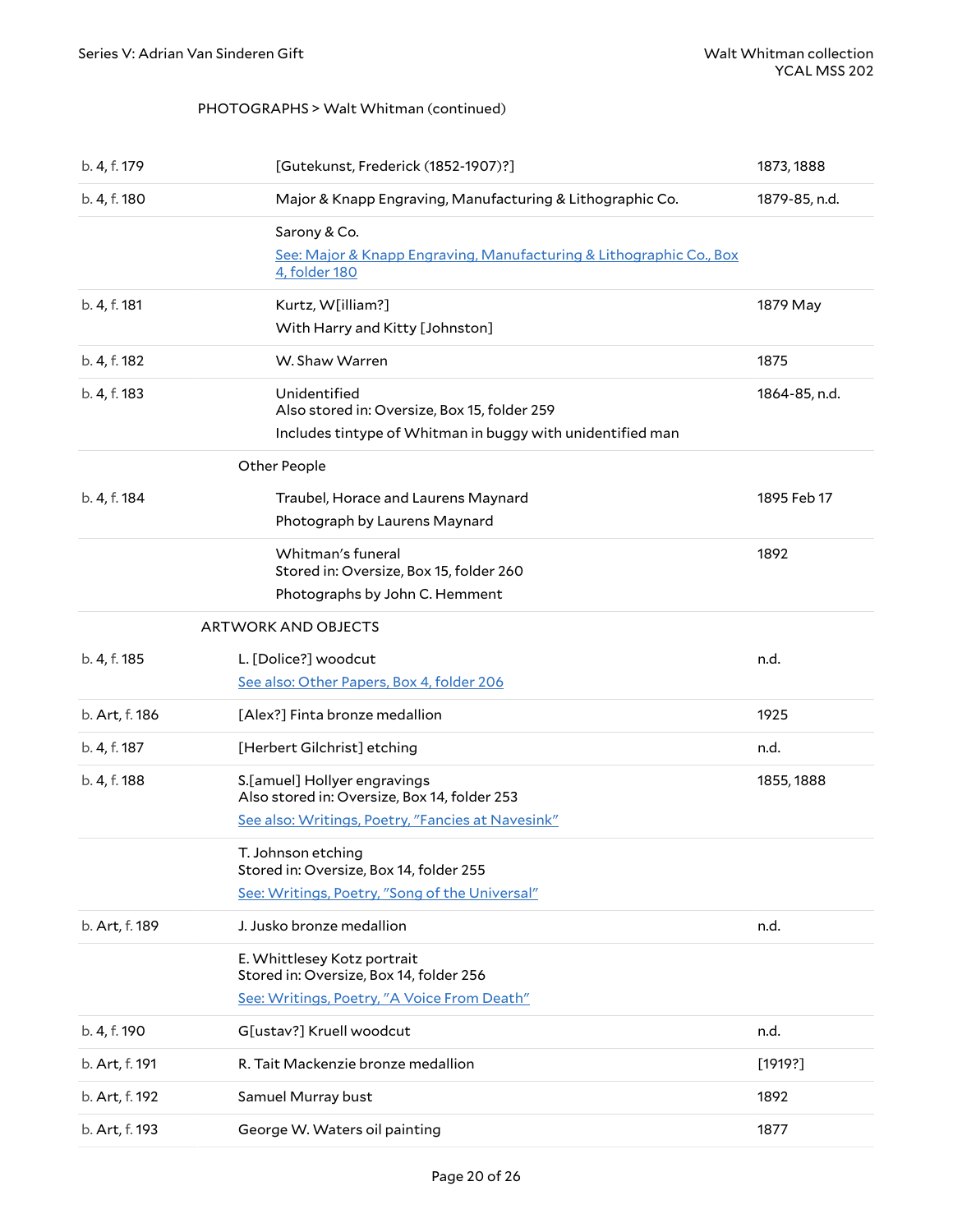#### <span id="page-20-0"></span>ARTWORK AND OBJECTS (continued)

<span id="page-20-3"></span><span id="page-20-2"></span><span id="page-20-1"></span>

|                | Bertrand Zadig woodcut<br>Stored in: Oversize, Box 15, folder 261                                                                                              | n.d.            |
|----------------|----------------------------------------------------------------------------------------------------------------------------------------------------------------|-----------------|
| b. 4, f. 194   | Unidentified                                                                                                                                                   | n.d.            |
|                | <b>OTHER PAPERS</b>                                                                                                                                            |                 |
| b. 4, f. 195   | Address in Whitman's hand                                                                                                                                      | 1879            |
| b. 4, f. 196   | Cancelled check                                                                                                                                                | 1877 May 16     |
| b. 4, f. 197   | Certificate of copyright for Leaves of Grass                                                                                                                   | 1872 Jul 13     |
| b. 4, f. 198   | Confederate bill                                                                                                                                               | 1864 Feb 17     |
| b. 4, f. 199   | Eyeglasses<br>Includes note from Mary O. Davis, dated March 26, 1895, to J. H. Johnston                                                                        | n.d.            |
| b. 4, f. 200   | "The Fair Pilot of Loch Uribol," story, printed version<br>Includes note and envelope with inscription in Whitman's hand                                       | n.d.            |
| b. 4, f. 201   | [Gold?] coin<br>Includes inscription "Walt Whitman to Mary Davis. Xmas 1891"                                                                                   | n.d.            |
| b. 4, f. 201A  | Inventory for the Adrian Van Sinderen Collection of Walt Whitman                                                                                               | n.d.            |
| b. 4, f. 202   | Postcard                                                                                                                                                       | n.d.            |
| b. 4, f. 203   | Prescription signed by R[ichard] M[aurice] Bucke<br>Includes envelope with inscription in Whitman's hand                                                       | n.d.            |
| b. 4, f. 204   | Printed ephemera                                                                                                                                               | $[1880]$ , n.d. |
| b. 4, f. 205   | Receipt in Whitman's hand                                                                                                                                      | 1886 Nov 5      |
| b. Art, f. 206 | Woodcut block                                                                                                                                                  | n.d.            |
| $b.5-9$        | <b>CASES</b><br>There are 57 cases accompanying the Van Sinderen manuscript material.<br>Manuscripts and letters were removed and the cases stored separately. |                 |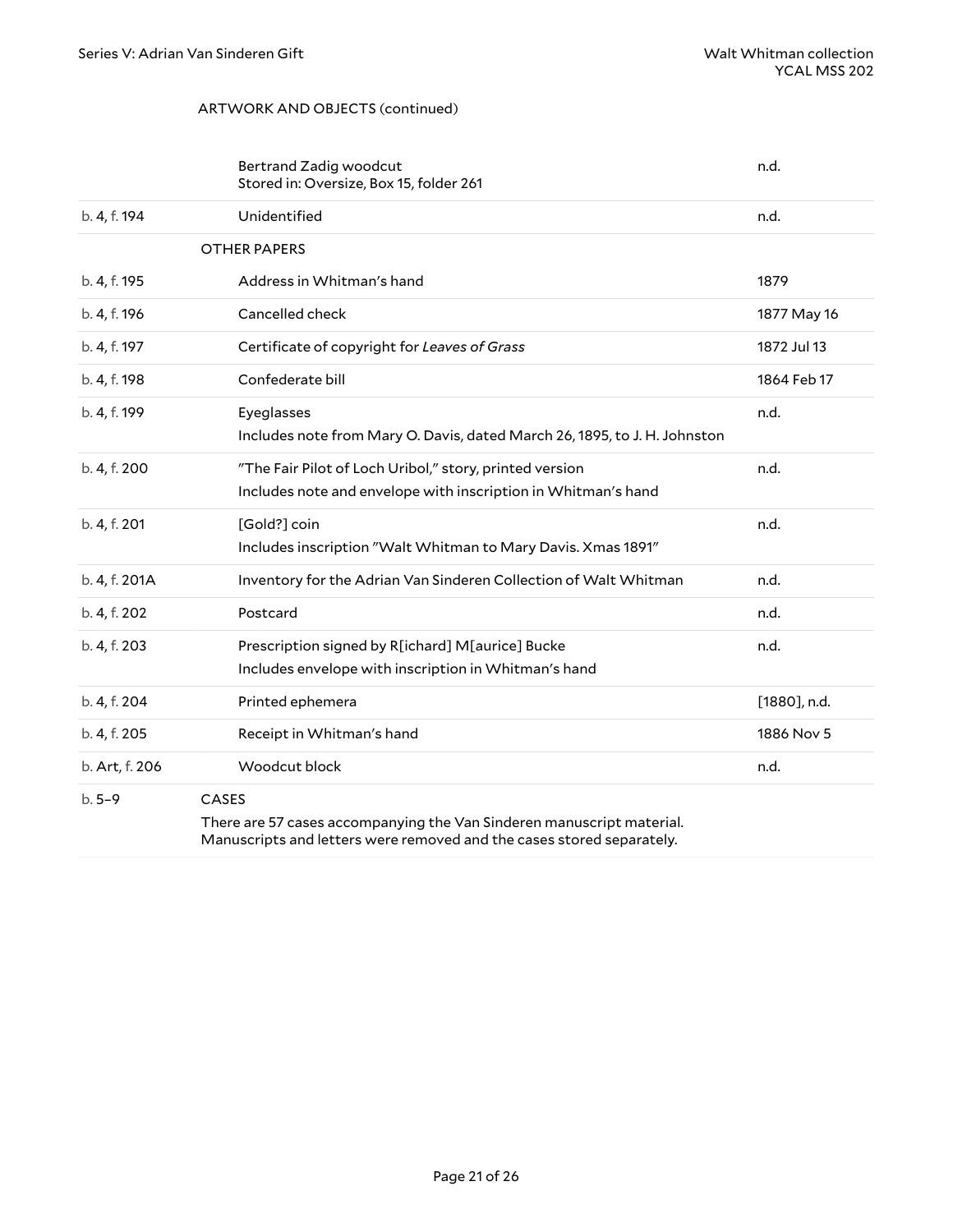# <span id="page-21-0"></span>**Series VI: Material from Other Sources, 1866-1949**

*0.63 linear feet (2 boxes)*

Acquired by gift or purchase from various sources. Sources indicated on individual folders.

#### <span id="page-21-2"></span><span id="page-21-1"></span>CORRESPONDENCE

<span id="page-21-6"></span><span id="page-21-5"></span><span id="page-21-4"></span><span id="page-21-3"></span>

|                 | Letters from Walt Whitman                                                                          |             |
|-----------------|----------------------------------------------------------------------------------------------------|-------------|
| b. 10, f. 207   | Bellows, Edward D.                                                                                 | 1877 Nov 29 |
| b. 10, f. 208   | George Routledge and Sons                                                                          | 1868 Feb 19 |
| b. 10, f. 209   | Linton, [W. J. (William James)?]                                                                   | 1877 Jan 23 |
| b. 10, f. 210   | Oldach, ----<br>Letter addressed to David McKay                                                    | 1890 Oct 21 |
| b. 10, f. 211   | Speed, [James?]<br>Photostat of letter from Whitman                                                | 1866 Oct 13 |
| b. 10, f. 212   | Unidentified                                                                                       | 1879 Apr 13 |
| b. 10, f. 213   | Empty envelopes                                                                                    | 1886 Nov 23 |
|                 | Letters to Walt Whitman                                                                            |             |
| b. 10, f. 214   | Knortz, Karl<br>Includes enclosures with note in Whitman's hand                                    | 1883 Sep 14 |
| b. 10, f. 215   | Price, A[bby] H.                                                                                   | n.d.        |
|                 | Third-Party Correspondence                                                                         |             |
| b. 10, f. 216   | Freeman, Maurice to "Mr. Goldsmith"<br>Includes photograph of Whitman's cabin in "Rock Creek Park" | 1927 Jul 26 |
| <b>WRITINGS</b> |                                                                                                    |             |
|                 | Writings of Walt Whitman                                                                           |             |
| b. 10, f. 217   | Memoranda During the War, frontispiece, page proof                                                 | [ca. 1875]  |
|                 | "Memories of Abraham Lincoln," setting copy (2 copies)<br>Stored in: Oversize, Box 15, folder 262  | n.d.        |
| b. 10, f. 218   | November Boughs, galley sheet, inscribed<br>Includes four poems                                    | n.d.        |
| b. 10, f. 219   | "Old Age's Ship & Crafty Death's," poem, galley proof, corrected                                   | n.d.        |
| b. 10, f. 220   | "Sea-Captains, Young or Old," poem, holograph, corrected                                           | [1875?]     |
| b. 10, f. 221   | "Shak[e]spe[a]re-Bacon's Cipher," poem, galley proof, inscribed                                    | n.d.        |
| b. 10, f. 222   | ["Whitman, Walt, poet, was born"], autobiographical statement,<br>holograph, corrected             | 1888        |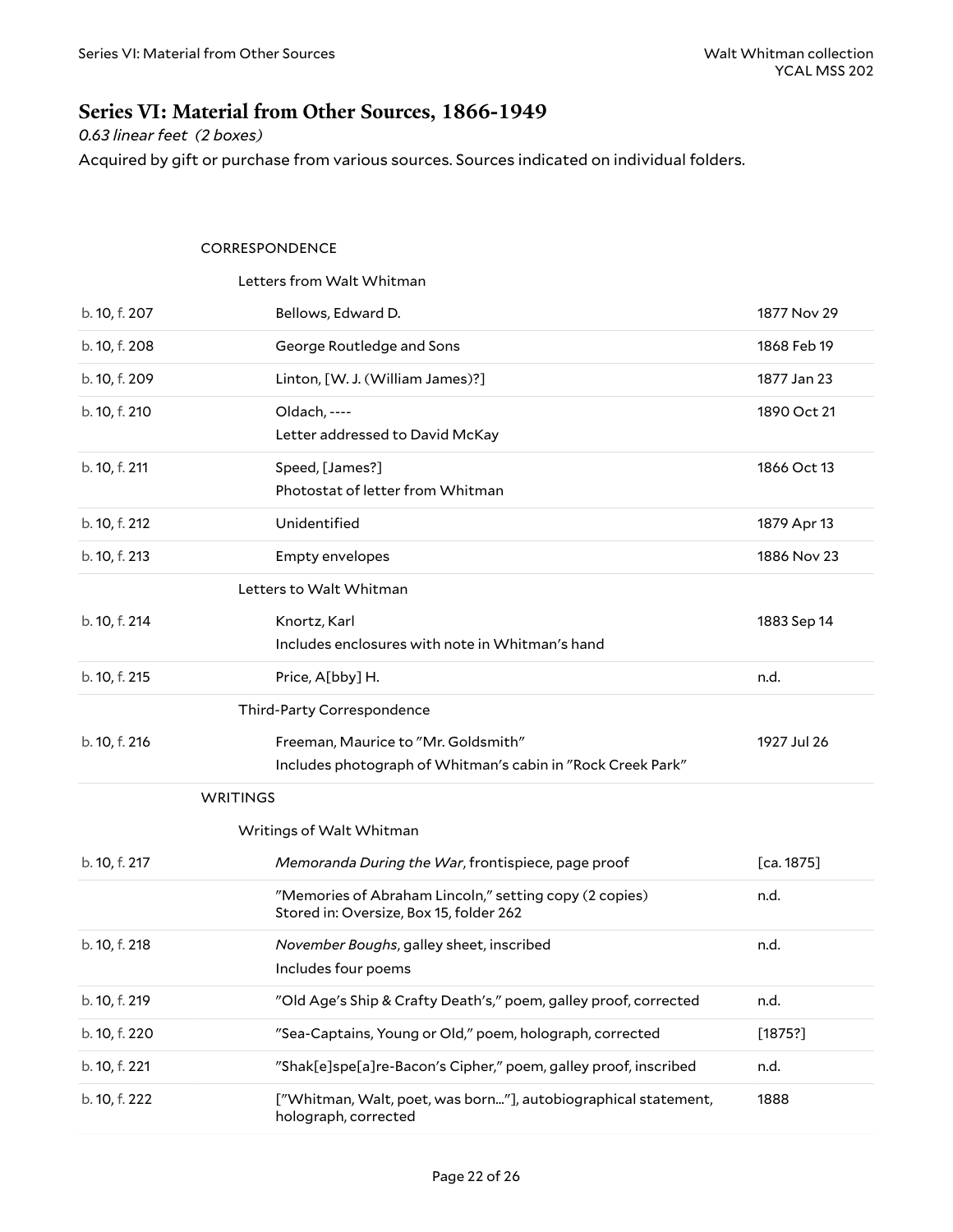#### WRITINGS (continued)

#### <span id="page-22-0"></span>Writings of Others

#### Miller, Edwin Haviland

| "Walt Whitman as a Lobbyist," galley proof for The Yale | 1960 Dec 23 |
|---------------------------------------------------------|-------------|
| University Library Gazette                              |             |
| Stored in: Oversize, Box 15, folder 263                 |             |
| Includes note to Miller from Donald Gallup              |             |

<span id="page-22-1"></span>

| Untermeyer, Louis |  |
|-------------------|--|
|-------------------|--|

| b. 10, f. 223-226 |             | The Poetry and Prose of Walt Whitman, (volumes 1-2), galley<br>proof | 1949 |  |
|-------------------|-------------|----------------------------------------------------------------------|------|--|
|                   | PHOTOGRAPHS |                                                                      |      |  |

<span id="page-22-4"></span>

| b. 11, f. 227 | Eakins, Thomas                                                                                        | 1887 Apr |
|---------------|-------------------------------------------------------------------------------------------------------|----------|
| b. 11, f. 228 | G. F. E. Pearsall                                                                                     | 1872 Sep |
| b. 11, f. 229 | [Kurtz, William?]                                                                                     | [1892?]  |
| b. 11, f. 230 | Major & Knapp Engraving, Manufacturing & Lithographic Co.                                             | 1879     |
| b. 11, f. 231 | Murray, Samuel                                                                                        | 1891     |
|               | Sarony & Co.<br>See: Major & Knapp Engraving, Manufacturing & Lithographic Co., Box 11,<br>folder 230 |          |

| b. 11, f. 232 | Jnidentified<br>. | 1879<br>11.U.<br>$\cdot$ $\cdot$ |
|---------------|-------------------|----------------------------------|
|               |                   |                                  |

<span id="page-22-2"></span>

| <b>ARTWORK</b> |
|----------------|
|----------------|

| b. 11, f. 233  | S.[amuel] Hollyer engravings                                       | [1855] |
|----------------|--------------------------------------------------------------------|--------|
| b. 11, f. 234  | T. Johnson etching<br>Also stored in: Oversize, Box 15, folder 264 | n.d.   |
| b. 11, f. 235  | G[ustav?] Kruell engraving                                         | n.d.   |
| b. 11, f. 236  | W[illiam] J[ames] Linton engraving                                 | 1878   |
| b. Art, f. 237 | S[tephen] A[lonzo] Schoff engravings (2 copies)                    | n.d.   |
| b. 11, f. 238  | C. P. Williams engraving                                           | n.d.   |
| b. 11, f. 239  | Unidentified                                                       | n.d.   |

#### <span id="page-22-3"></span>OTHER PAPERS

| b. 11, f. 240 | Clipping of letter from Whitman to Thomas Nicholson, Ladies Home Journal 1923 Sep |            |
|---------------|-----------------------------------------------------------------------------------|------------|
| b. 11, f. 241 | Postcards                                                                         | n.d.       |
| b. 11, f. 242 | Printed ephemera<br>Also stored in: Oversize, Box 15, folder 265                  | 1886, n.d. |
| b. 11, f. 243 | Whitman signature                                                                 | n.d.       |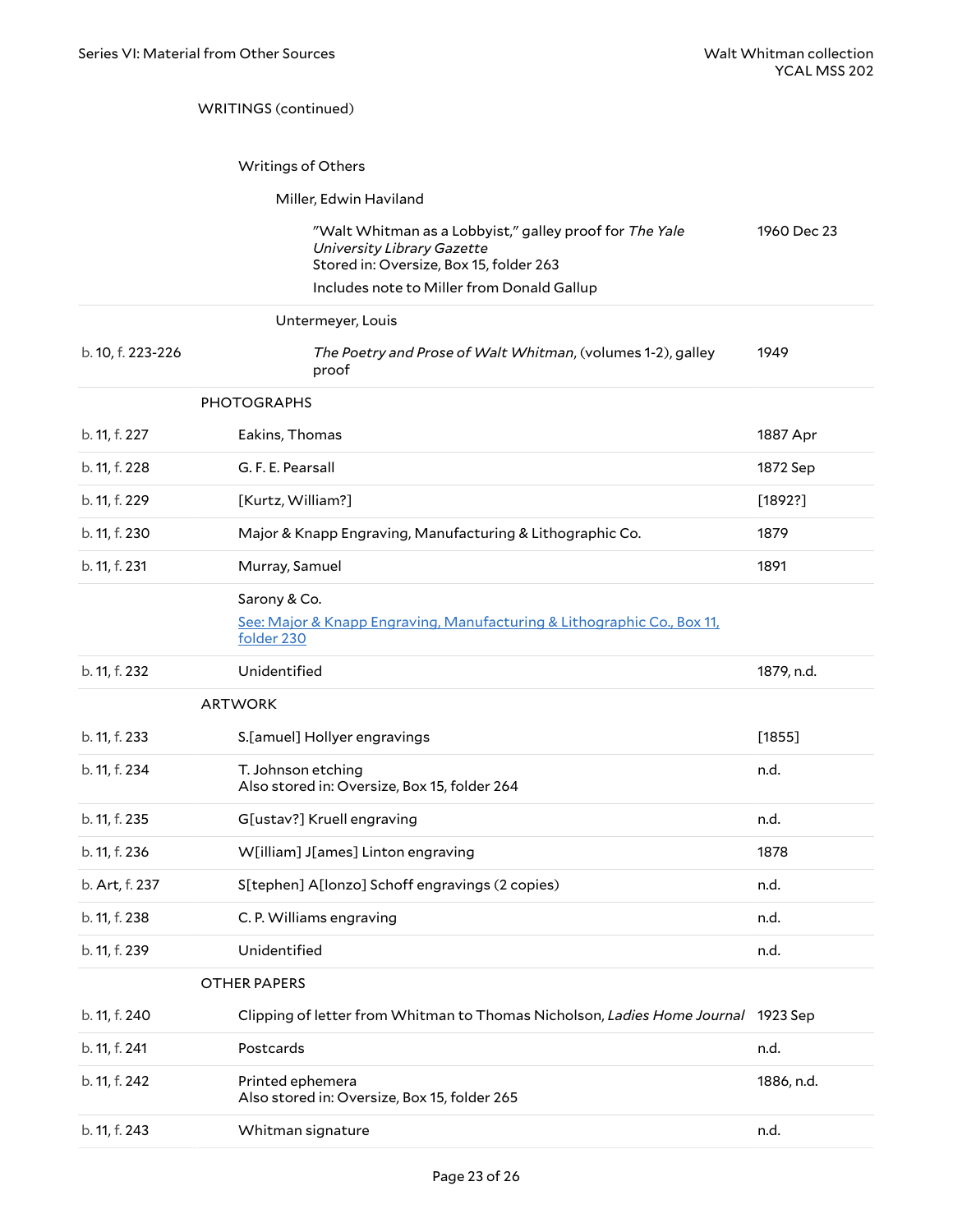# <span id="page-23-0"></span>**Oversize**

*6.84 linear feet (4 boxes)*

| b. 12, f. 244 | Galley proofs for "Fifty-First New-York City Veterans" (In Series IV)                      | 1864 Oct 29   |
|---------------|--------------------------------------------------------------------------------------------|---------------|
| b. 13, f. 245 | Galley proof for "The Soldiers, &c" (In Series IV)                                         | 1865 Feb      |
| b. 13, f. 246 | Papers concerning New York Civil War regiments (In Series IV)                              | 1864-65, n.d. |
| b. 13, f. 247 | Letter from Walt Whitman to William Michael Rossetti (In Series V)                         | 1867 Dec 3    |
| b. 13, f. 248 | Galley proof for "Death of Carlyle" (In Series V)                                          | [ca. 1881]    |
| b. 13, f. 249 | Galley proof for "An Old Man's Rejoinder" (In Series V)                                    | n.d.          |
| b. 13, f. 250 | Galley proof for "Old Poets" (In Series V)                                                 |               |
| b. 13, f. 251 | Galley proof for "Preface" (In Series V)                                                   |               |
| b. 13, f. 252 | Galley proof for "The Soldiers, &c" (In Series V)                                          | 1865 Feb      |
| b. 14, f. 253 | Holograph drafts and galley proof of "Fancies at Navesink" (In Series V)                   | n.d.          |
| b. 14, f. 254 | Holograph manuscript of "Osceola" (In Series V)                                            | n.d.          |
| b. 14, f. 255 | Holograph drafts and printed version of "Song of the Universal" (In Series V)              | 1874, n.d.    |
| b. 14, f. 256 | Holograph manuscript of "A Voice From Death" (In Series V)                                 | n.d.          |
| b. 15, f. 257 | Galley proof for "Address at the Funeral of Walt Whitman" (In Series V)                    | $[1892]$      |
| b. 15, f. 258 | George C. Cox photographs (In Series V)                                                    |               |
| b. 15, f. 259 | Photographs of Whitman by unidentified photographers (In Series V)                         | 1864, 1882    |
| b. 15, f. 260 | John C. Hemment photographs (In Series V)                                                  |               |
| b. 15, f. 261 | Bertrand Zadig woodcut (In Series V)                                                       | n.d.          |
| b. 15, f. 262 | Setting copies for "Memories of Abraham Lincoln" (In Series VI)                            | n.d.          |
| b. 15, f. 263 | Galley proof for Edwin Haviland Miller's "Walt Whitman as a Lobbyist" (In Series<br>$VI$ ) | 1960 Dec 23   |
| b. 15, f. 264 | T. Johnson etching (In Series VI)                                                          | n.d.          |
| b. 15, f. 265 | Printed advertisement (2 copies) (In Series VI)                                            | n.d.          |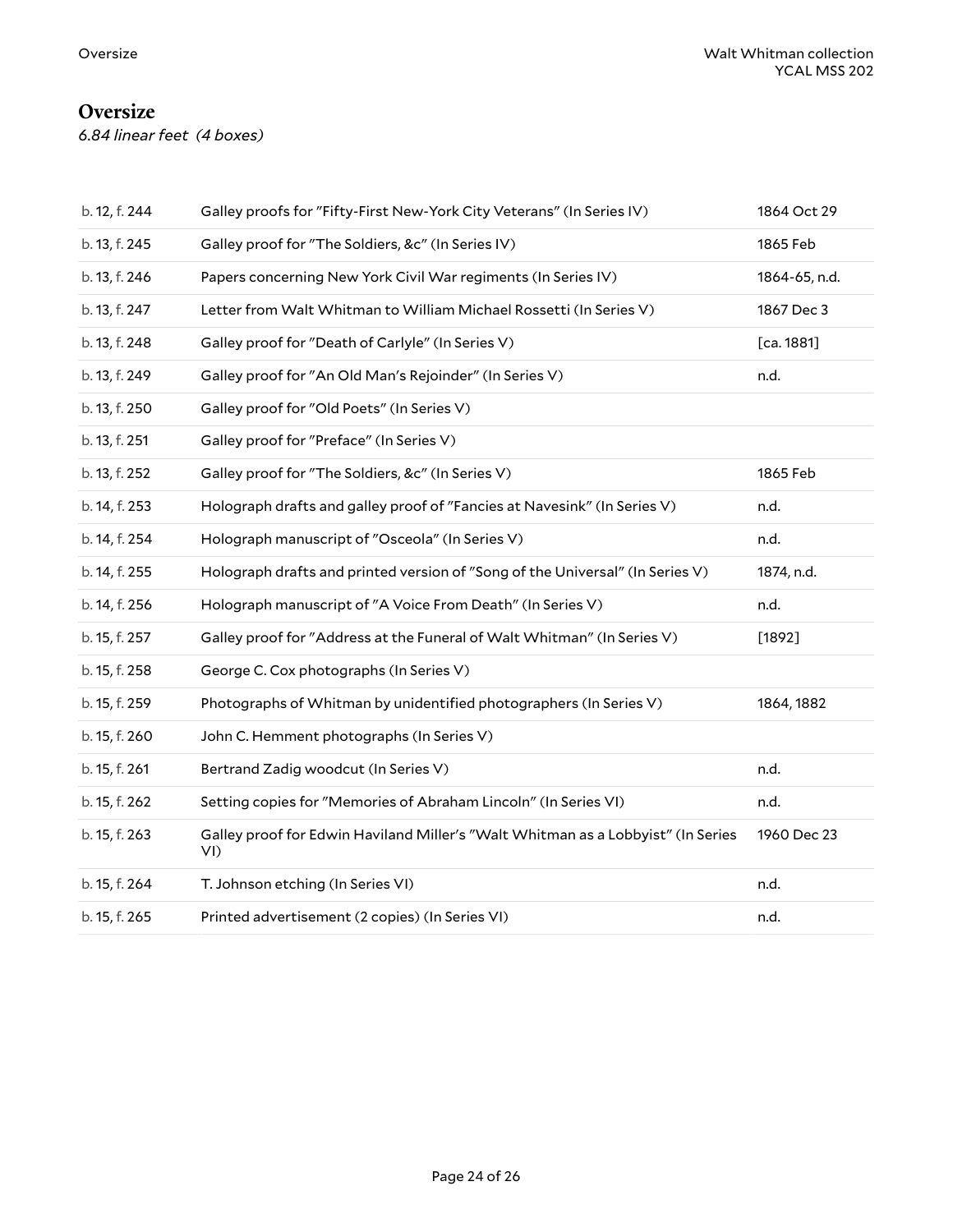# <span id="page-24-0"></span>**Restricted Fragile Papers**

# *0.63 linear feet (2 boxes)*

Restricted fragile material. Reference surrogates have been substituted in the main files. For further information consult the appropriate curator.

| b. 16, f. 266 | Box 1, folder 40  |
|---------------|-------------------|
| b. 16, f. 267 | Box 1, folder 57  |
| b. 16, f. 268 | Box 1, folder 58  |
| b. 16, f. 269 | Box 3, folder 140 |
| b. 16, f. 270 | Box 4, folder 198 |
| b. 17, f. 271 | Box 4, folder 199 |
| b. 17, f. 272 | Box 4, folder 201 |